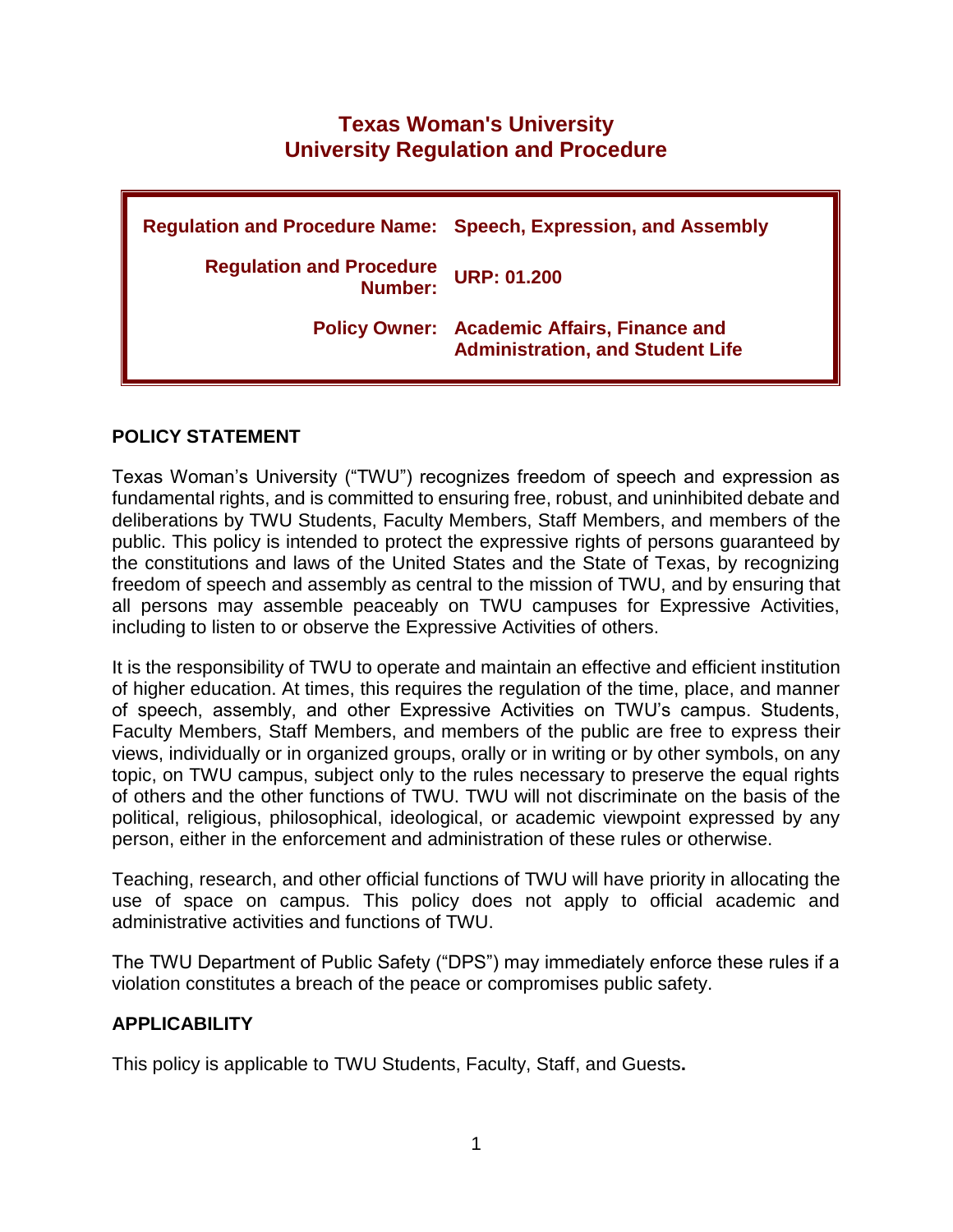## **DEFINITIONS**

- 1. "A-Frame Exhibit" means a movable and self-supported sign board designed to stand on the ground and remain overnight in a temporary outdoor exhibit space. A-Frame exhibits may not exceed five feet in height or width. Structures that do not meet this criterion will be considered General Exhibits and will be subject to the rules in this policy on General Exhibits.
- 2. "Academic or Administrative Unit" means an office or department of TWU.
- 3. "Amplified Sound" means a volume that is increased by any electric, electronic, mechanical, or motor-powered means. Shouting, group chanting, and acoustic musical instruments are exempt from this definition and are not subject to the special rules on Amplified Sound but are subject to general rules on Disruption.
- 4. "Banner" means an affixed, stationary sign between poles or affixed to a stake in ground.
- 5. "Commercial Speech" means a speech or writing on behalf of a business with the intent of earning revenue or a profit or promoting the business. Words or symbols on personal apparel, or on decals or bumper stickers affixed to a vehicle by an owner of that vehicle, are not Commercial Speech within this definition. Unadorned acknowledgments or thanks to donors are not Commercial Speech within this definition.
- 6. "Day" means an 8:00 a.m. to 5:00 p.m. calendar day; this excludes weekends, TWU holidays, skeleton crew days, and days on which regularly scheduled classes are suspended due to emergent situations. "TWU holiday" and "skeleton crew days" mean days identified in the holiday schedule published by the Office of Human Resource Services. If a deadline defined in this policy falls on a Saturday, Sunday, TWU holiday, or skeleton crew day, that deadline will be moved to the next day.
- 7. "Disruption" means a speech, expression, or assembly conducted in a way that intentionally or unintentionally disrupts or interferes with: any teaching, research, administration, or other function of TWU; the flow of pedestrian and vehicular traffic on the TWU campus; or the Expressive Activities of others under the rules in this policy. Except in the most extreme cases, interference and disruption are unavoidably contextual. We cannot escape relying on the judgment and fairness of TWU authorities in particular cases. In this context where difficult enforcement judgments are unavoidable, it is especially important to remind administrators and law enforcement officials that their judgments should not be influenced by the viewpoint of those claiming disruption or of those allegedly disrupting. Potentially disruptive Events can often proceed without disruption if participants, administrators,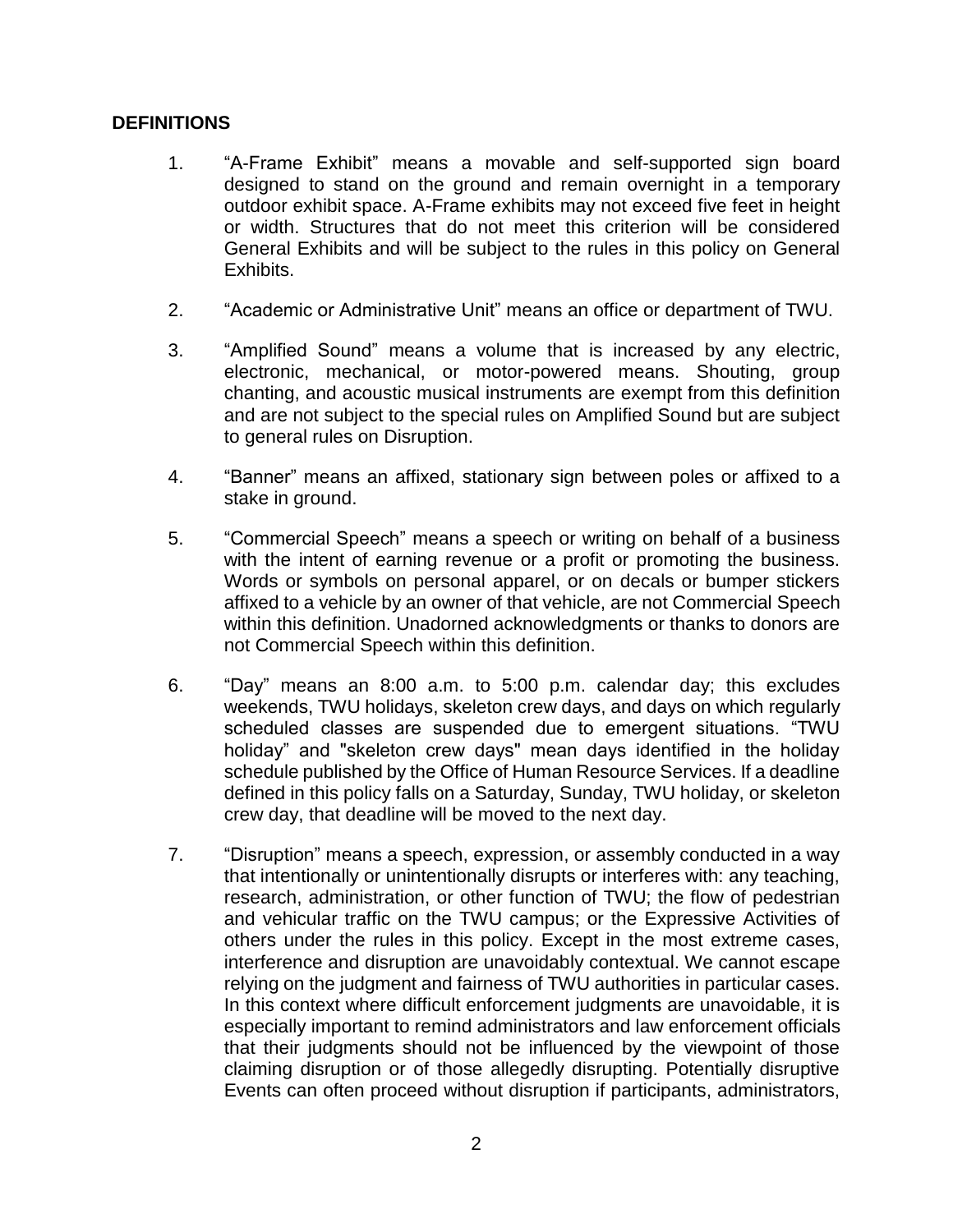and law enforcement officials cooperate to avoid disruption without stopping the Event. In cases of marginal or unintentional disruption, administrators and law enforcement officials should clearly state what they consider disruptive and seek voluntary compliance before stopping the Event or resorting to disciplinary charges or arrest.

- 8. "Event" means something that occurs in a certain place during a particular interval of time. Events include but are not limited to Guest Speakers, exhibits, tables, distribution of Literature, Signs, and Public Assemblies, as those terms are defined in this policy.
- 9. "Expressive Activities" means a speech or expressive conduct protected by the First Amendment to the United States Constitution or by Section 8, Article I, Texas Constitution. This includes assemblies, protests, speeches, the distribution of written material, the carrying of Signs, and the circulation of petitions. For purposes of this policy, Expressive Activities do not include Commercial Speech.
- 10. "Faculty Member and Staff Member" means any person who is employed by TWU.
- 11. "General Exhibit" means an object or collection of related objects, which is: designed to stand on the ground or on a raised surface, which is not a table; is designed for temporary display; and, not permanently attached to the ground. For the purposes of this policy, chalking may be considered a form of a General Exhibit.
- 12. "Guest Speaker" means a speaker or performer who is a guest or visitor at TWU.
- 13. "Limited Public Forum" means a TWU property, both indoors and outdoors, that is not part of the outdoor common area. This includes spaces dedicated to temporary outdoor Banners, spaces dedicated to temporary outdoor banners, spaces dedicated to temporary outdoor exhibits, residential outdoor spaces managed by TWU Housing and Dining.
- 14. "Literature" means any printed material, including any newspaper, magazine, or other publication, and any leaflet, flyer, or other informal matter, that is produced in multiple copies for distribution to potential readers.
- 15. "Off-Campus person or Organization" means any person, organization, or business that is not:
	- a. An Academic or Administrative Unit.
	- b. A Registered Student, Faculty, or Staff Organization.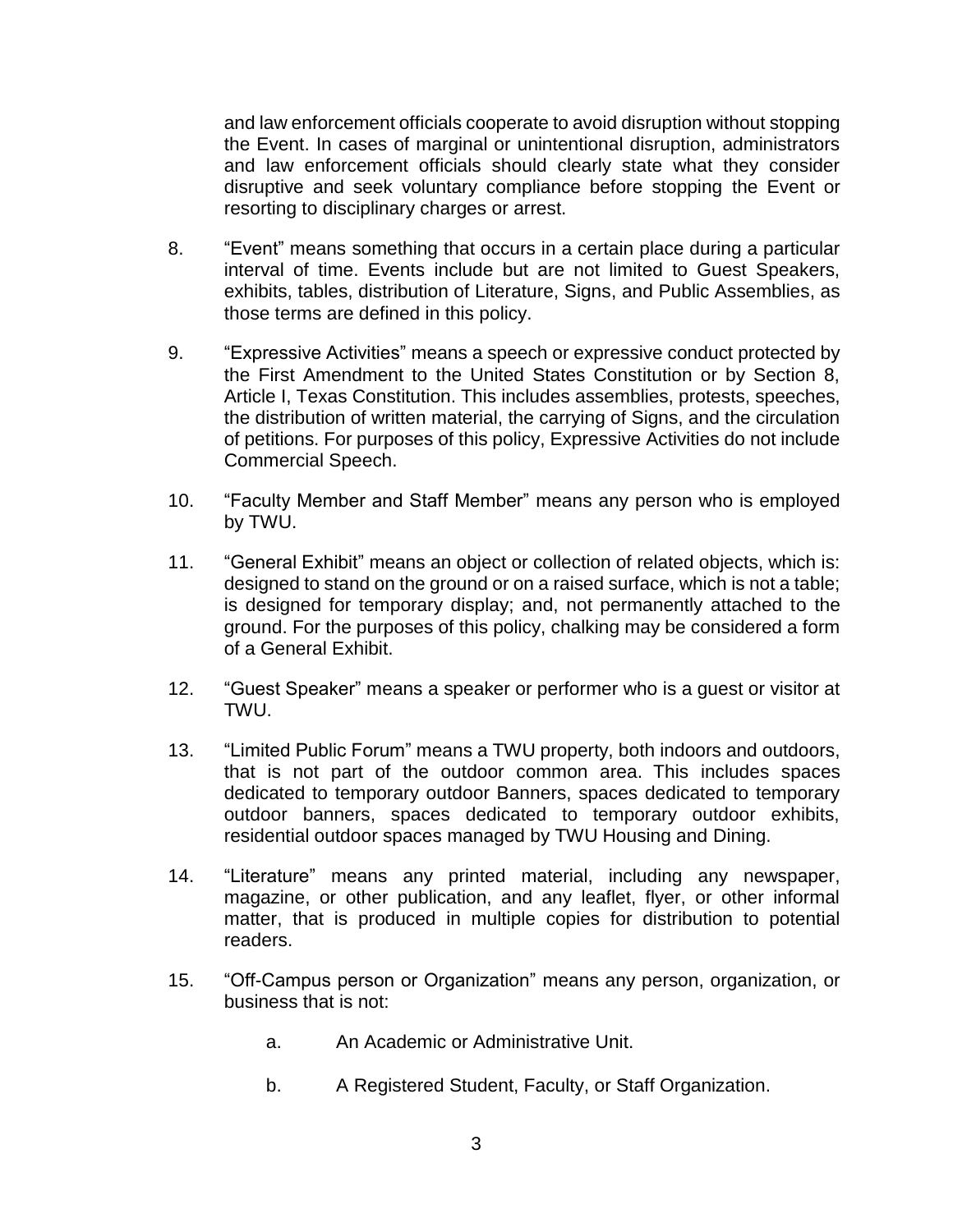- c. A Student, Faculty Member, or Staff Member.
- 16. "Outdoor Common Areas" means TWU's public streets, sidewalks, green space, and similar outdoor areas that are freely accessible to the TWU community and the public. These areas are not used for dedicated TWU business or an Event, an educational function, or a research function on a permanent basis. They do not include the outside surfaces of a TWU building, surfaces associated with or connected to a TWU building, a TWU structure, spaces dedicated to temporary outdoor Banners, spaces dedicated to temporary outdoor exhibits, or any other space within TWU's Limited Public Forums. Outdoor Common Areas are designated by state law as Traditional Public Forums.
- 17. "Publicly Assemble and Public Assembly" means any gathering of persons, including discussions, rallies and demonstrations.
- 18. "Registered Student, Faculty, or Staff Organization" means a registered student organization (sponsored or chartered) under URP 06.400: Student Organizations and any faculty and/or staff organization recognized by the Chancellor's Office.
- 19. "Room or Space" means any room or space, indoors or outdoors, owned or controlled by TWU.
- 20. "Sign" means any method of visually displaying a message to others.
- 21. "Student" means any individual who, at the time of the Expressive Activity, has accepted an offer of admission to TWU; has an open academic program; is taking courses at TWU, either full-time or part-time and pursuing undergraduate, graduate, or professional studies; is auditing a class; or has any other continuing relationship with TWU. This includes new students at orientation, individuals not currently enrolled but who are still seeking a degree from TWU, dual credit students, non-degree seeking students, individuals who have completed coursework but are awaiting conferral of a degree, and any other individual enrolled in a course offered by TWU. For the purposes of this Policy, an individual who allegedly provided false information or omitted information on an application shall be considered a student. Generally speaking, academic programs undergraduate students close after one year of non-enrollment and academic programs for graduate students close after two years of non-enrollment.
- 22. "Temporary Banner Space" means a designated outdoor or indoor display area reserved for Students, Faculty Members, Staff Members, and Registered Student, Faculty, or Staff Organizations' use, as managed by TWU, where a TWU-affiliated person's or organization's temporary Banner may be affixed for multiple days under this policy. These areas are part of TWU's Limited Public Forum, as that term is defined in this policy.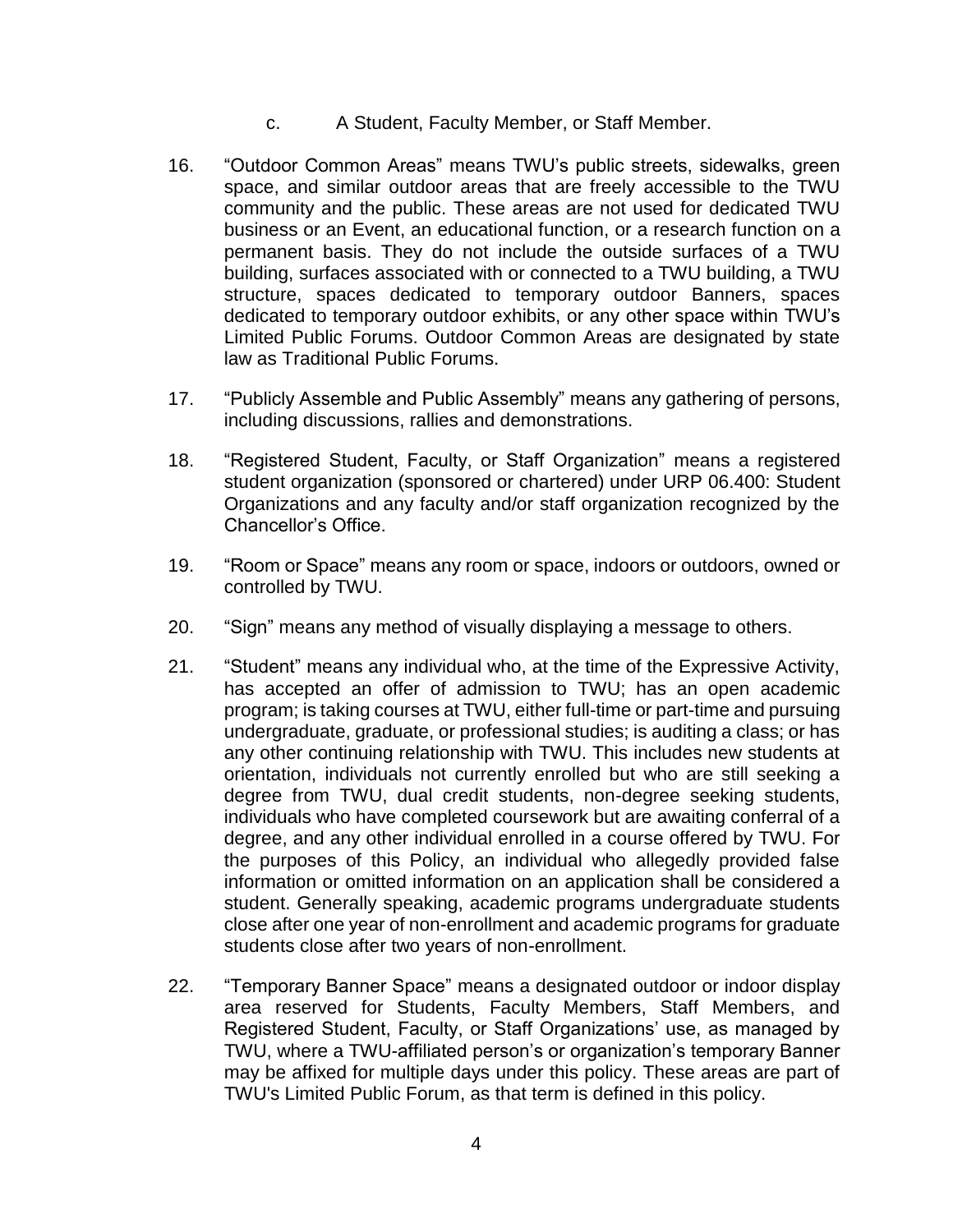- 23. "Temporary Exhibit Space" means a designated indoor or outdoor display area reserved for TWU-affiliated persons' and organizations' use, as managed by TWU, where a TWU person or organization may erect a temporary exhibit. These areas are part of TWU's Limited Public Forum, as that term is defined in this policy.
- 24. "Temporary Public Forums" means areas that are generally available for Expressive Activity at any time without the need for reservation, or prior approval. Traditional Public Forums include Outdoor Common Areas, as defined in this policy.
- 25. "Vice President of Student Life" means TWU's Vice President of Student Life, or his or her delegate or representative.

# **REGULATION AND PROCEDURE**

- I. Time, Place, and Manner Restrictions
	- A. TWU reserves the right to implement and enforce reasonable "time, place, and manner restrictions" regarding Expressive Activities including those set forth in this policy:
		- 1. TWU's Outdoor Common Areas are deemed Traditional Public Forums. Individuals may engage in Expressive Activities in TWU's Outdoor Common Areas without prior reservation, registration, or approval, provided such activities are conducted in compliance with applicable law as well as TWU policy.
		- 2. Members of the public are able to engage in Expressive Activities only in Outdoor Common Areas of the TWU campus, subject to the time, place, and manner restrictions which are necessary to preserve the teaching, research, and other official functions of TWU.
		- 3. Any program or Event sponsored by an Academic or Administrative Unit of TWU will have priority in the use of space and facilities over any speech, expression, and assembly that is not sponsored by an Academic or Administrative Unit.
		- 4. TWU's Division of Student Life may adopt operating policies and procedures regarding the reservation of Outdoor Common Areas by individuals or groups for the purpose of engaging in Expressive Activities. Such operating policies and procedures must be consistent with this policy and must be sent to the Office of General Counsel for review. If any area of TWU's Outdoor Common Areas has been reserved, the individual or group with a reservation shall be given priority for use of such area.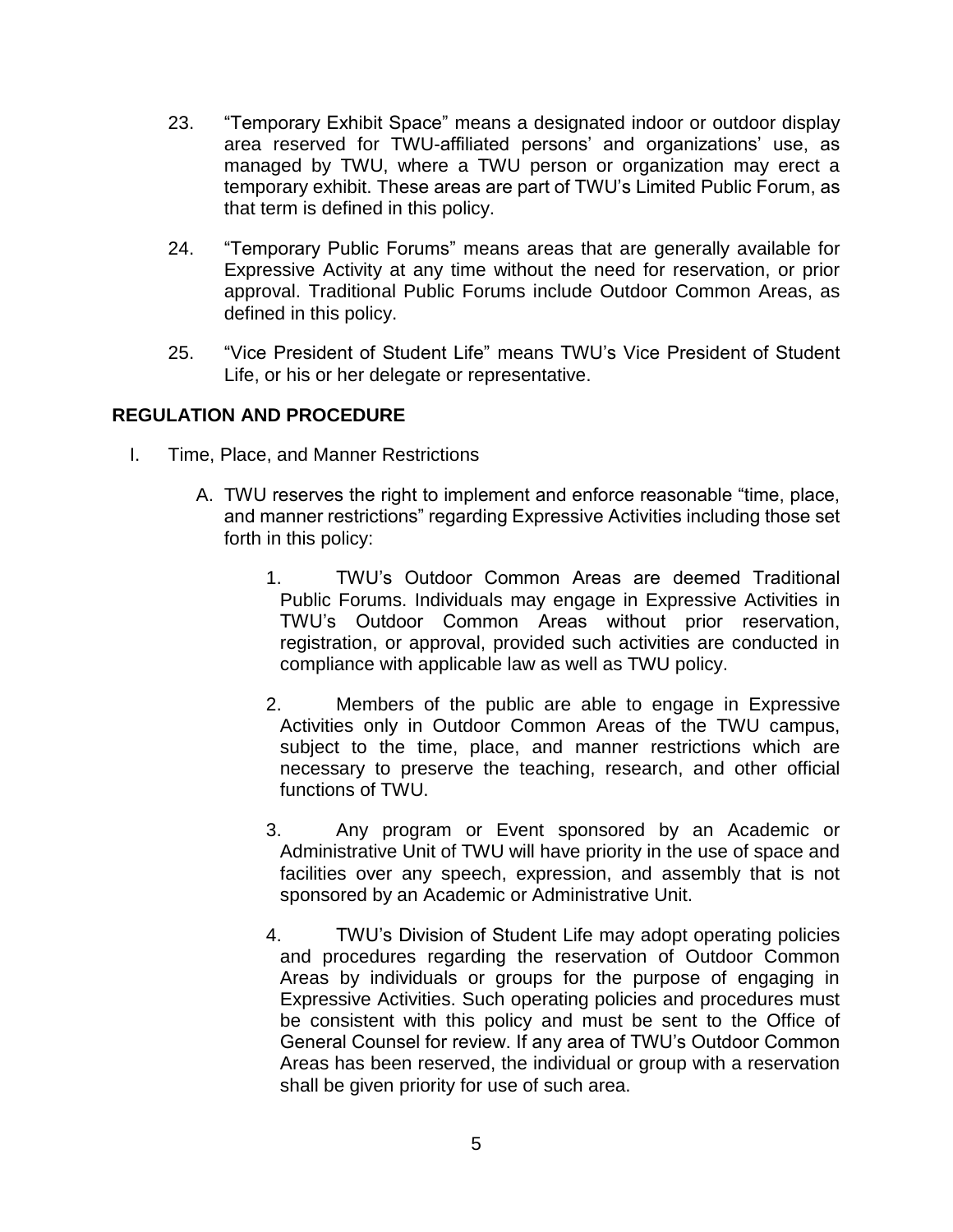- 5. Activities that are unlawful or that materially and substantially disrupt the normal operations of TWU are prohibited. Groups or individuals engaging in materially and substantially disruptive activities, or those failing to comply with the applicable laws or TWU policy, may face immediate removal from TWU premises and/or other appropriate actions by TWU officials, including TWU DPS.
- 6. Activities that materially and substantially prevent other individuals or groups from carrying out an Expressive Activity on campus are prohibited.
- 7. Activities that substantially interfere with vehicular or pedestrian traffic, including the ingress or egress of TWU facilities are prohibited.
- 8. Activities that substantially interfere with fire protection, law enforcement, or emergency or medical services are prohibited.
- 9. Activities that threaten or endanger the health or safety of any person on TWU grounds are prohibited.
- 10. Activities that result in damage or destruction of TWU property are prohibited. Nothing may be affixed to or written on TWU property or grounds, unless expressly permitted under this policy. No speech, expression, or assembly may be conducted in a way that damages, defaces, marks, discolors, or alters in any way property of TWU or of any person who has not authorized the speaker to damage or deface his or her property. No person may damage, deface, mark, discolor, alter, or interfere with any Sign, table, or General Exhibit posted or displayed by another person or organization acting under the rules in this policy.
- 11. Activities that are not protected by the First Amendment (e.g., defamatory statements, Commercial Speech, true threats/fighting words, obscenity, as defined by law) are prohibited.
- 12. Amplified Sound shall not interfere or disrupt TWU activities. Any amplification device must be hand-held.
- 13. Any activities that are subject to licensing, code, or ordinance requirements/permits must have the proper licenses/permits and satisfy such codes and ordinances.
- 14. Expressive Activities on TWU's grounds do not imply endorsement by TWU.
- 15. For purposes of this policy, Expressive Activities do not include Commercial Speech. As such, Commercial Speech is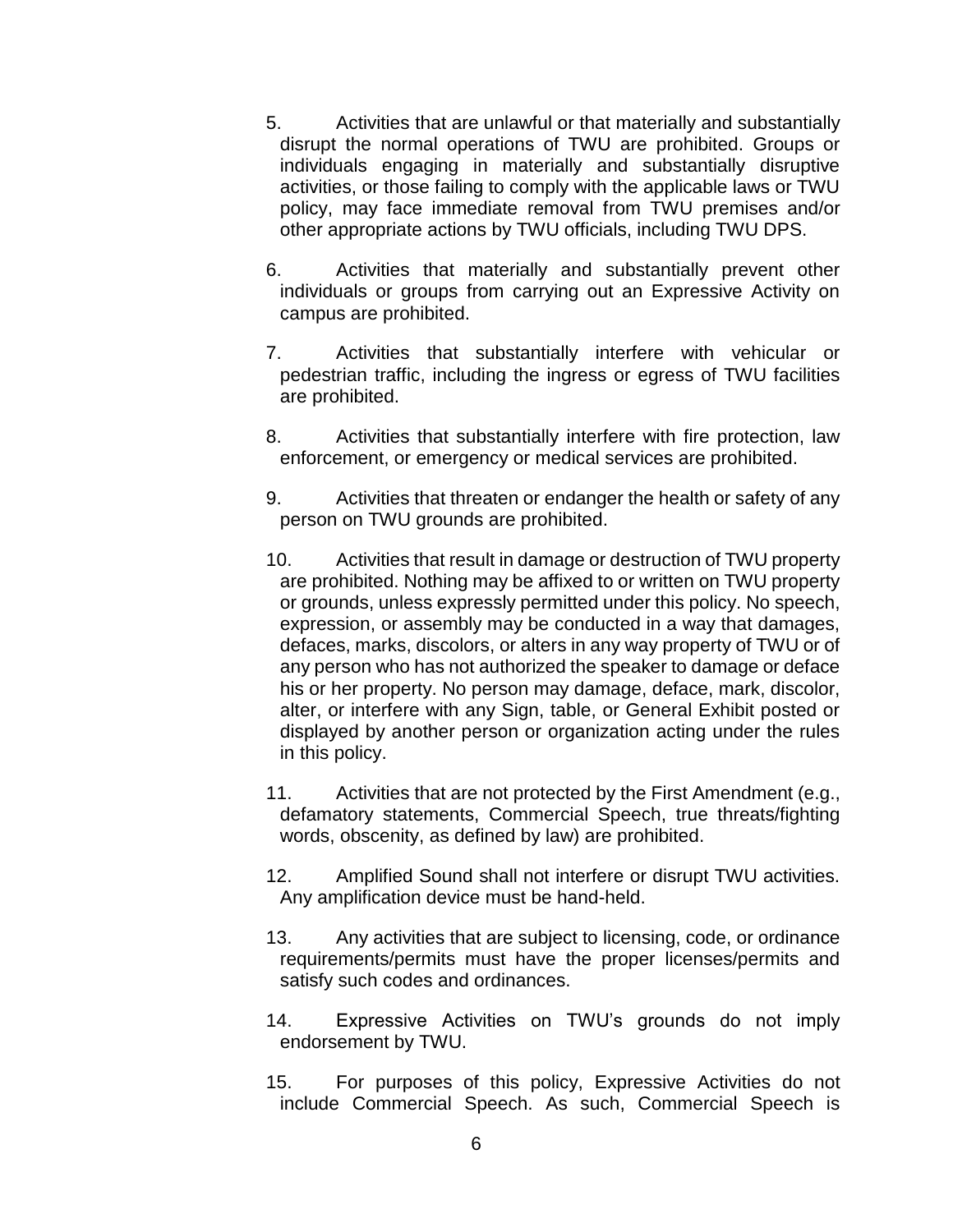prohibited on TWU grounds without a prior written agreement with TWU.

- 16. Groups or individuals are responsible for any damage and harm to persons and property that arise from Expressive Activities.
- 17. Registered Student, Faculty, and Staff Organizations may not invite the public-at- large to Events in TWU buildings, facilities, or locations that are not Outdoor Common Areas without prior TWU approval.
- 18. Banners placed under this policy will be done at the expense of the faculty, staff or student or student organization.
- B. The above list of reasonable time, place, and manner restrictions is not intended to be all-inclusive. TWU reserves the right, as necessary, to impose additional reasonable time, place, and manner restrictions as circumstances arise. TWU reserves the right to relocate, limit, or prohibit individuals or groups engaged in Expressive Activities based on the reasonable time, place, and manner restrictions outlined in this policy. The actions of TWU officials in implementing this policy cannot regulate speech more restrictively than they regulate other activities that cause Disruption to official TWU activities and/or functions. Additionally, such actions should not restrict speech more than is reasonably necessary to serve the purpose of this policy and should not ban unobtrusive forms of communication with no potential for Disruption.
- C. TWU decisions shall be viewpoint-neutral and not based on political, religious, philosophical, ideological, or academic viewpoints.
- II. Additional Prohibited Actions or Expression
	- A. Prohibited Actions

The following restrictions are intended to protect the health and safety of all persons on TWU campus, to maintain the free flow of pedestrian traffic in and out of TWU buildings, and to further the educational mission of TWU:

1. Masks

A mask, facial covering, or disguise that conceals the identity of the wearer that is calculated to obstruct the enforcement of these rules or the law, or to intimidate, hinder or interrupt a TWU official, TWU officer, or other person in the lawful performance of their duty.

2. Weapons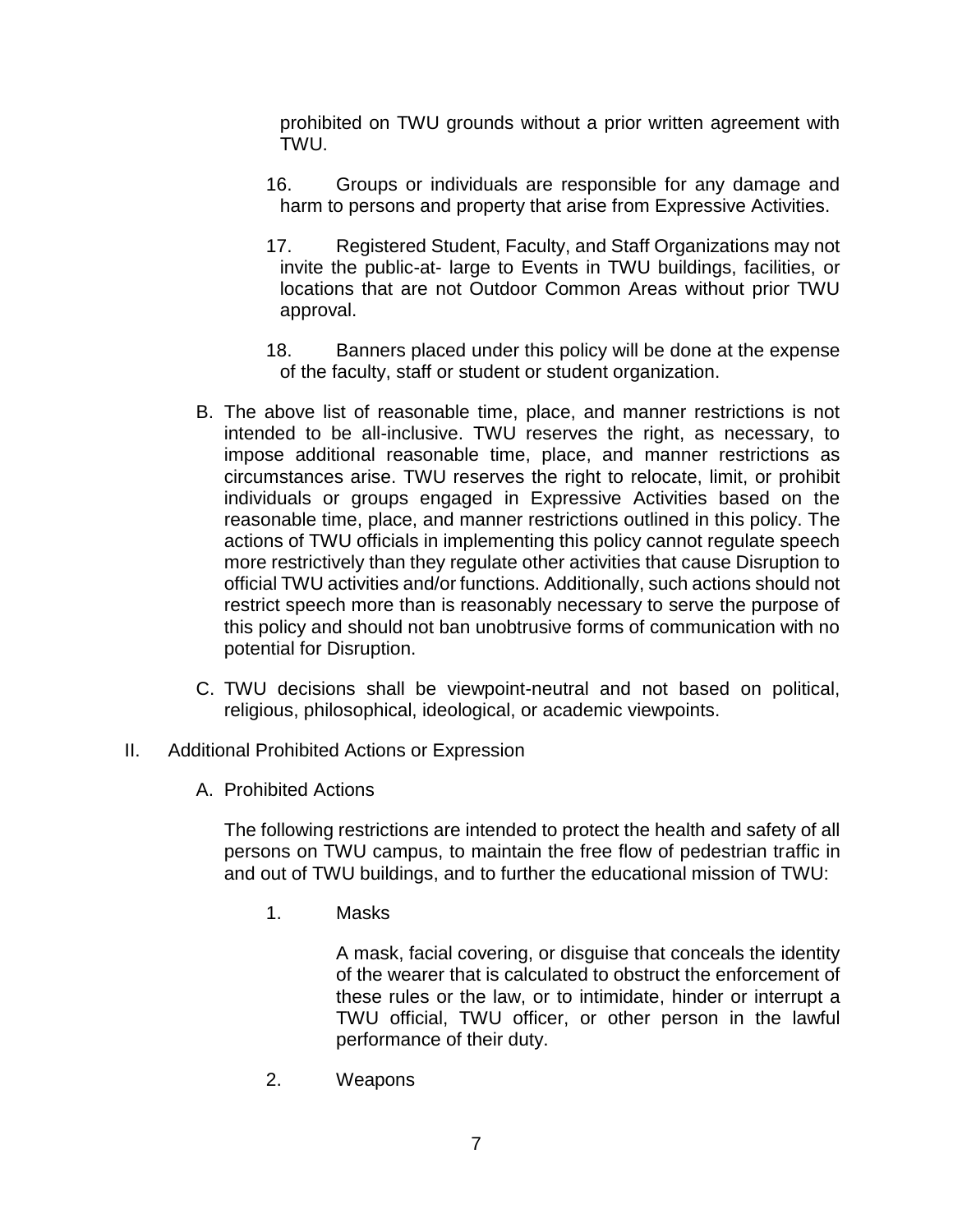The possession, use, or display of firearms, facsimile firearms, ammunition, explosives, or other items that could be used as weapons, including sticks, poles, clubs, swords, shields, or rigid Signs that can be used as a shield, without written permission from the Vice President of Student Life or his or her designee, unless authorized by federal, state, or local laws, or TWU policy.

3. Body Armor

Body armor or makeshift body armor, helmets and other garments, such as sporting protective gear, that alone or in combination could be reasonably construed as weapons or body armor, without prior written permission from the Vice President of Student Life or his or her designee.

4. Open Flames

No open flames are permitted on the TWU campus without the prior written permission of the Vice President of Student Life or his or her designee.

5. Points of Entry

No Person or organization may engage in an Expressive Activity within a ten-foot clearance around points of entry and the perimeter of all TWU buildings.

- B. Prohibited Expression
	- 1. Obscenity

A writing, image, or performance is obscene if it falls within the definition of obscene as defined in section 43.21 of the Texas Penal Code or successor provisions, and is within the constitutional definition of obscenity as set forth in decisions of the United States Supreme Court.

2. Incitement to Imminent Violations of Law

No person will make, distribute, or display on the TWU campus any statements directed to inciting or producing imminent violations of law under circumstances such that the statements are likely to actually and imminently incite or produce violations of law.

3. Coercing Attention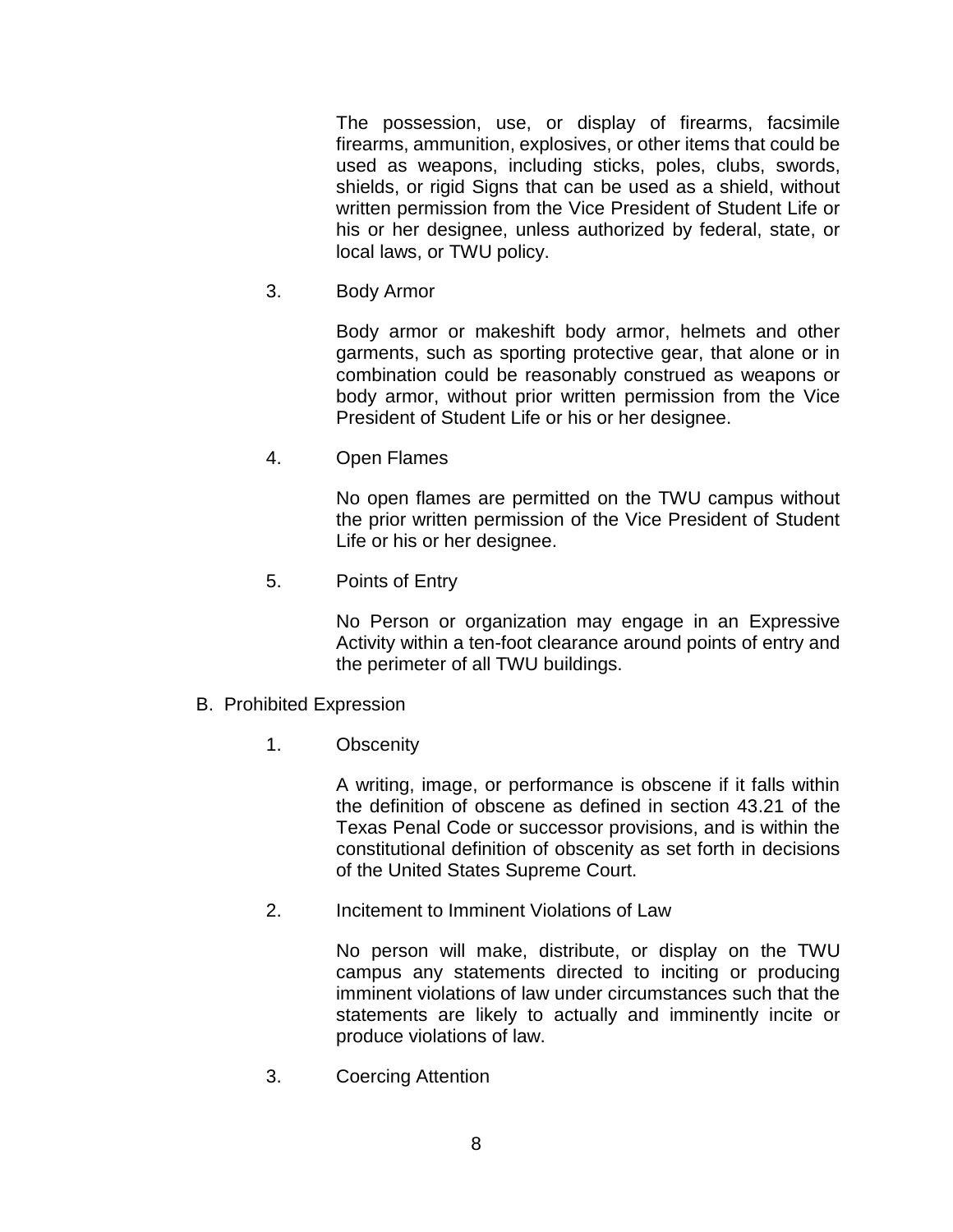No person may attempt to coerce, intimidate, or badger any other person into viewing, listening to, or accepting a copy of any communication. No person may persist in requesting or demanding the attention of any other person after that other person has attempted to walk away or has clearly refused to attend to the speaker's communication.

- 4. Defamation
	- a. No person shall publish to a third party any statement that defames any other person.
	- b. A statement defames another person if it is:
		- i. Published to a third party other than the subject of the statement or their legal representative
		- ii. Of and concerning that person
		- iii. A false statement of fact
		- iv. Holding that person up to hatred, ridicule, or contempt
		- v. Made negligently, if the person is a private figure or, if the person is a public official or public figure, with knowledge of falsity or reckless disregard of the truth
		- vi. The proximate cause of damages
		- vii. Not privileged.
- 5. Harassment

No person will engage in conduct that constitutes harassment of another person or make, distribute, or display on the TWU campus or through TWU information resources any statement that constitutes harassment of any other person. This prohibition applies to all speech at TWU, all speech made using TWU resources, including speech that is part of teaching, research, or other official functions of TWU whether in person or not, and whether oral, written, or symbolic.

- III. Commercial Speech
	- A. No person or organization will make, distribute, or display on the TWU campus any statement that promotes, offers, or advertises any product or service for sale or lease that includes commercial identifiers, such as for-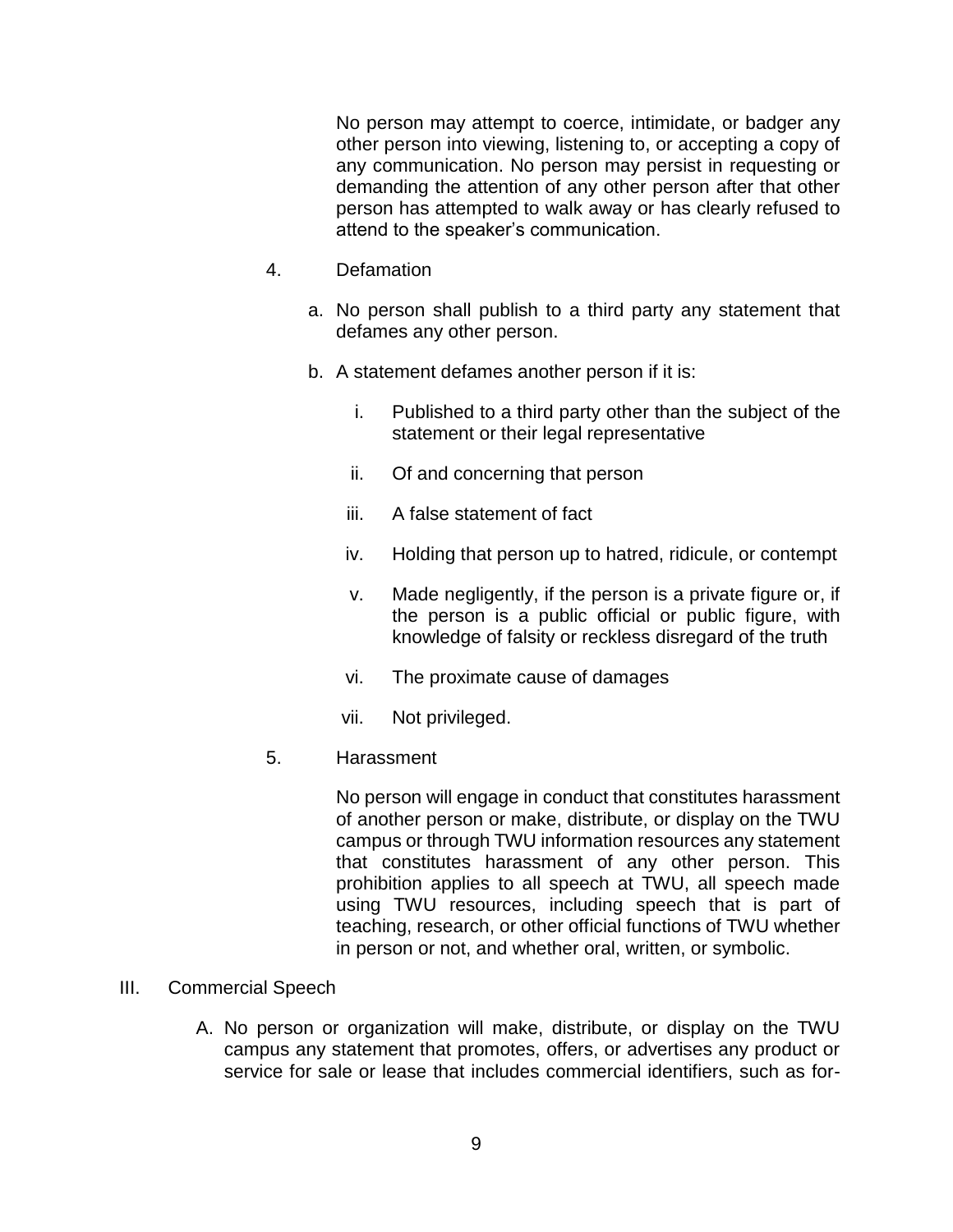profit logos, trademarks, and service marks, or that requests any gift or contribution, except as expressly authorized in this policy.

- B. Commercial Speech is permitted by Students, Faculty Members, Staff Members, and Registered Student, Faculty, and Staff Organizations for the following purposes:
	- 1. Non-Profit Organization

A Recognized Student, Faculty, or Staff Organization may advertise or sell merchandise, publications, food, or nonalcoholic beverages, or request contributions, for the following purposes: for the benefit of the Recognized Student, Faculty, or Staff Organization; for the benefit of another Recognized Student, Faculty, or Staff Organization; or, for the benefit of an organization that is tax-exempt under Section 501(c)(3) of the Internal Revenue Code. No organization may sell items obtained on consignment. No organization may request contributions for an off-campus tax-exempt organization for more than fourteen days in any fiscal year.

2. Raffle Tickets

A Registered Student Organization that is a qualified organization as that term is defined in the Texas Charitable Raffle Enabling Act, Chapter 2002 of the Texas Occupations Code, or successor provisions, may sell charitable raffle tickets in accordance with that Act.

3. Admission Fees

A Registered Student, Faculty, or Staff Organization may collect admission fees for programs scheduled in accordance with TWU policy.

4. Personal Advertisements

Students, Faculty Members, and Staff Members may post advertisements for roommates, subleases, and sales of used goods that the seller has personally owned and used, but only on a bulletin board designated for that purpose by an Academic or Administrative Unit in a space that the unit occupies or controls. Any Academic or Administrative Unit that designates a bulletin board for this purpose may regulate the use of that bulletin board under the guidelines in this policy.

5. Film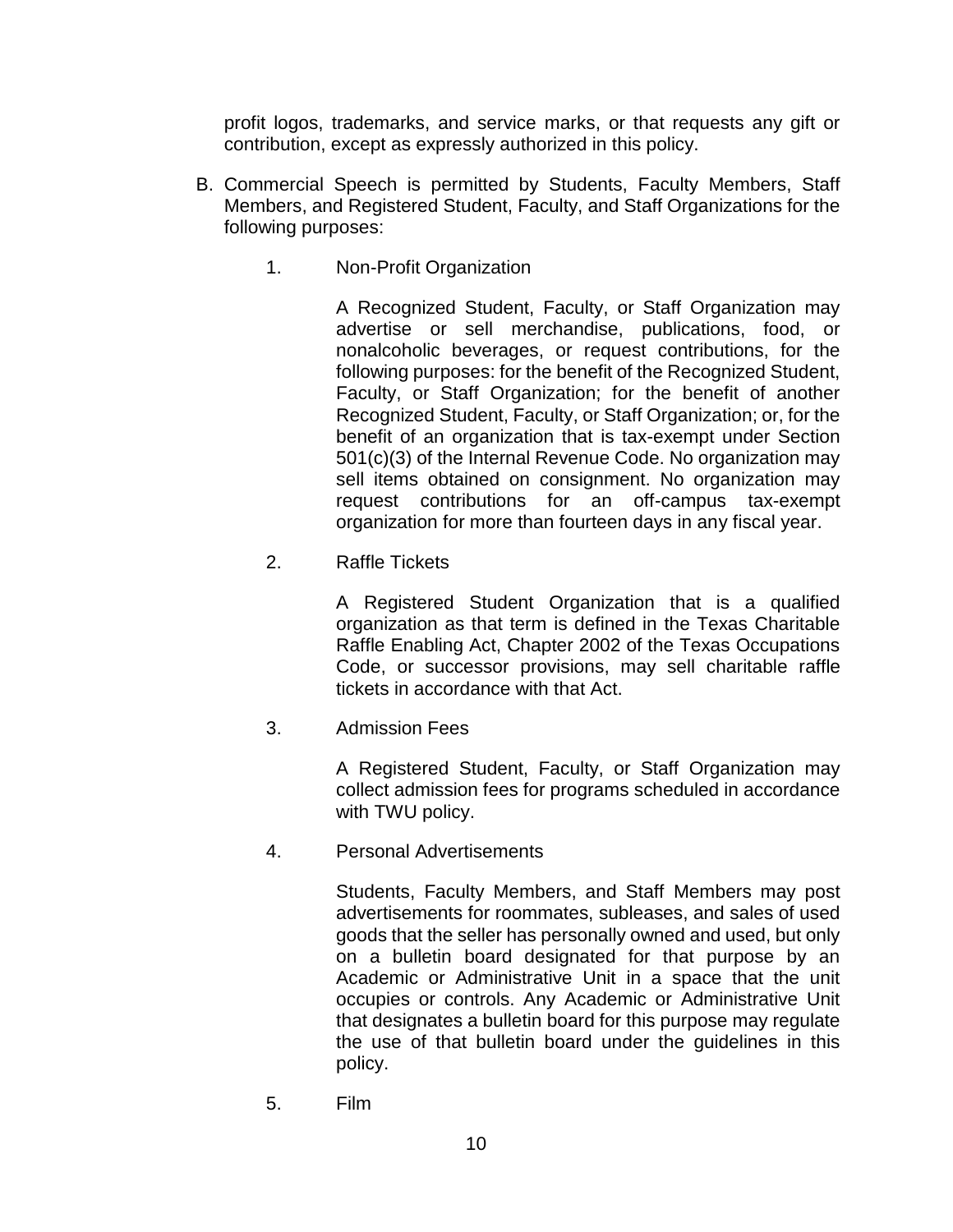A registered Student, Faculty, or Staff Organization may host a public performance of a film scheduled in advance in accordance with TWU policy. All Registered Student, Faculty, or Staff Organizations that exhibit films on campus must obtain a Public Performance License for the individual film(s) from a licensing agent. This license is required even if the exhibition of the film is offered to the public for free and is educational in nature. Registered Student, Faculty, or Staff Organizations will be required to follow the process proscribed by the film distributor to obtain approval to exhibit the film. Federal Copyright Laws protect all films viewed in public areas regardless of format. There are a few exceptions. Registered Student, Faculty, or Staff Organizations may exhibit a film publicly if:

- a. The film is in the Public Domain
- b. The Registered Student, Faculty, or Staff Organization has written permission from the film's producer or other holder of the right to grant such permission; or
- c. The film is obtained from a company that provides a Public Performance License with the purchase or rental of the film

#### IV. Literature

A. General Rule on Distribution of Literature

Registered Student, Faculty, and Staff Organizations and Academic or Administrative Units may sell, distribute, or display Literature on campus, subject to the guidelines in this policy. Students, Faculty Members, and Staff Members may distribute or display Literature, subject to the guidelines in this policy, but may not sell it. In either case, no advance permission is required. Members of the public may distribute Literature in the Outdoor Common Areas, subject to guidelines in this policy, but may not sell Literature.

B. Not-for-Profit Literature Only

A Registered Student, Faculty, or Staff Organization may sell publications operated for profit as part of a fund-raiser authorized by, and subject to the limits of, the guidelines in this policy and URP 06.400: Student Organizations Fundraising. Otherwise, except as expressly authorized by TWU Regent policy or by contract with TWU, no person or organization may sell, distribute, or display on campus any publication operated for profit. A publication is operated for profit if any part of the net earnings of the publication, or of its distribution, inures to the benefit of any private shareholder or individual.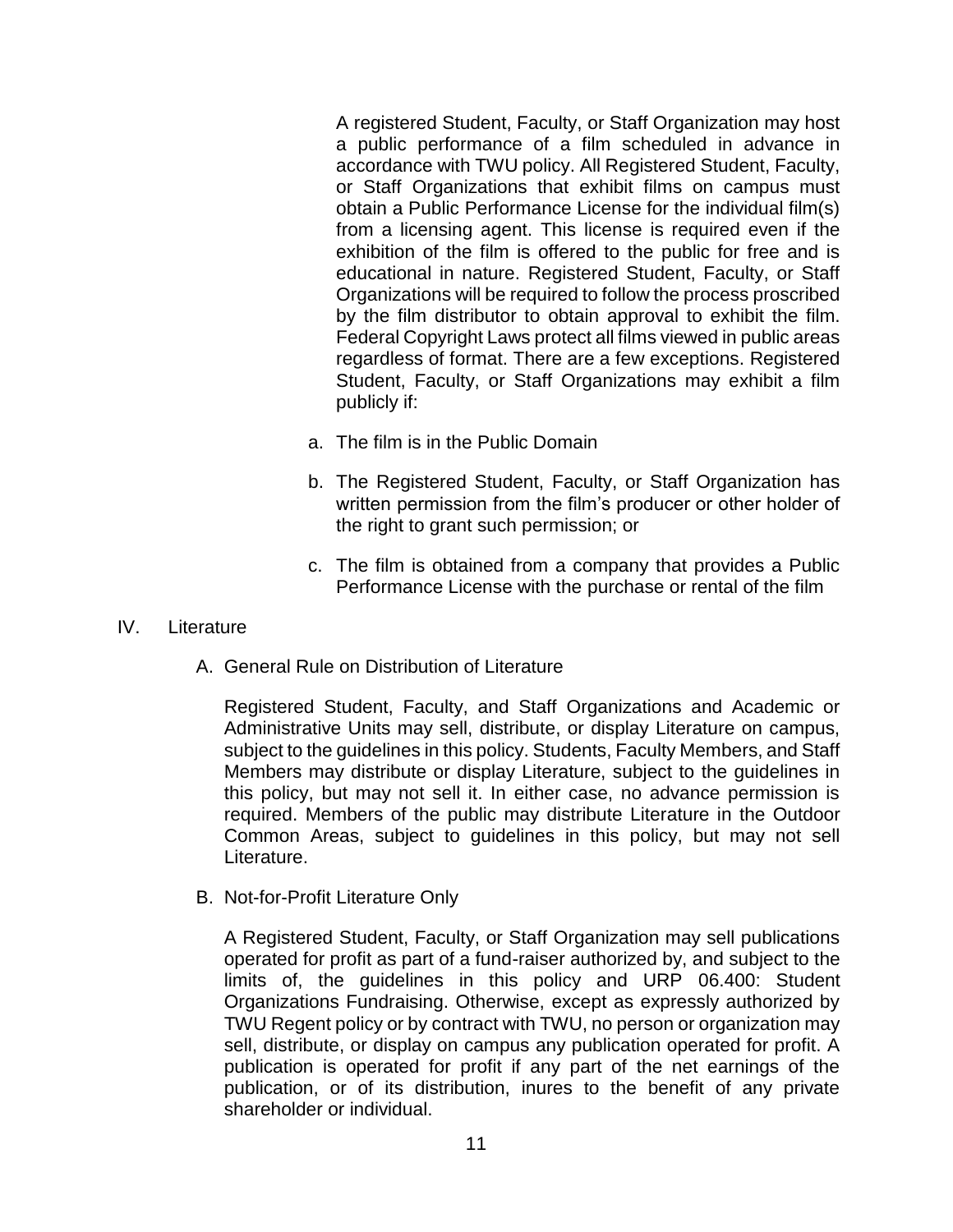- C. Limits on Advertising Literature
	- 1. Registered Student, Faculty, and Staff Organizations, and Academic or Administrative Units, may sell, distribute, or display Literature that contains advertising, subject to the limits below. Individual Students, Faculty Members, and Staff Members may distribute or display such Literature, but may not sell it.
	- 2. Literature distributed on campus may contain the following advertising:
		- a. Advertising for a Registered Student, Faculty, or Staff Organization, or an Academic or Administrative Unit.
		- b. Advertising for an organization that is tax exempt under section 501 (c)(3) of the Internal Revenue Code.
		- c. Paid advertising in a publication primarily devoted to promoting the views of a not-for-profit organization or to other bona fide editorial content distinct from the paid advertising.
	- 3. All other advertising in Literature distributed on campus is prohibited.
- D. Clean up of Abandoned Literature

Any person or organization distributing Literature on campus will be responsible for picking up all copies dropped on the ground in the area where the Literature was distributed. Literature left behind after a reasonable amount of time may be disposed of by TWU staff.

#### V. Signs and Banners

A. General Rule on Signs

Subject to the guidelines in this policy, a TWU-affiliated person or organization may display a Sign by holding or carrying it, or by displaying it at a table or by posting it on a bulletin board, or other designated location.

- B. Hand-Held Signs
	- 1. Individuals or organizations may display a Sign on campus by holding or carrying it by hand or otherwise attaching it to their person. Any person holding or carrying a Sign will exercise due care to avoid bumping, hitting, or injuring any other person.
	- 2. Hand-held Signs constructed of materials that create a hazard to other people are not permitted. Signs constructed of rigid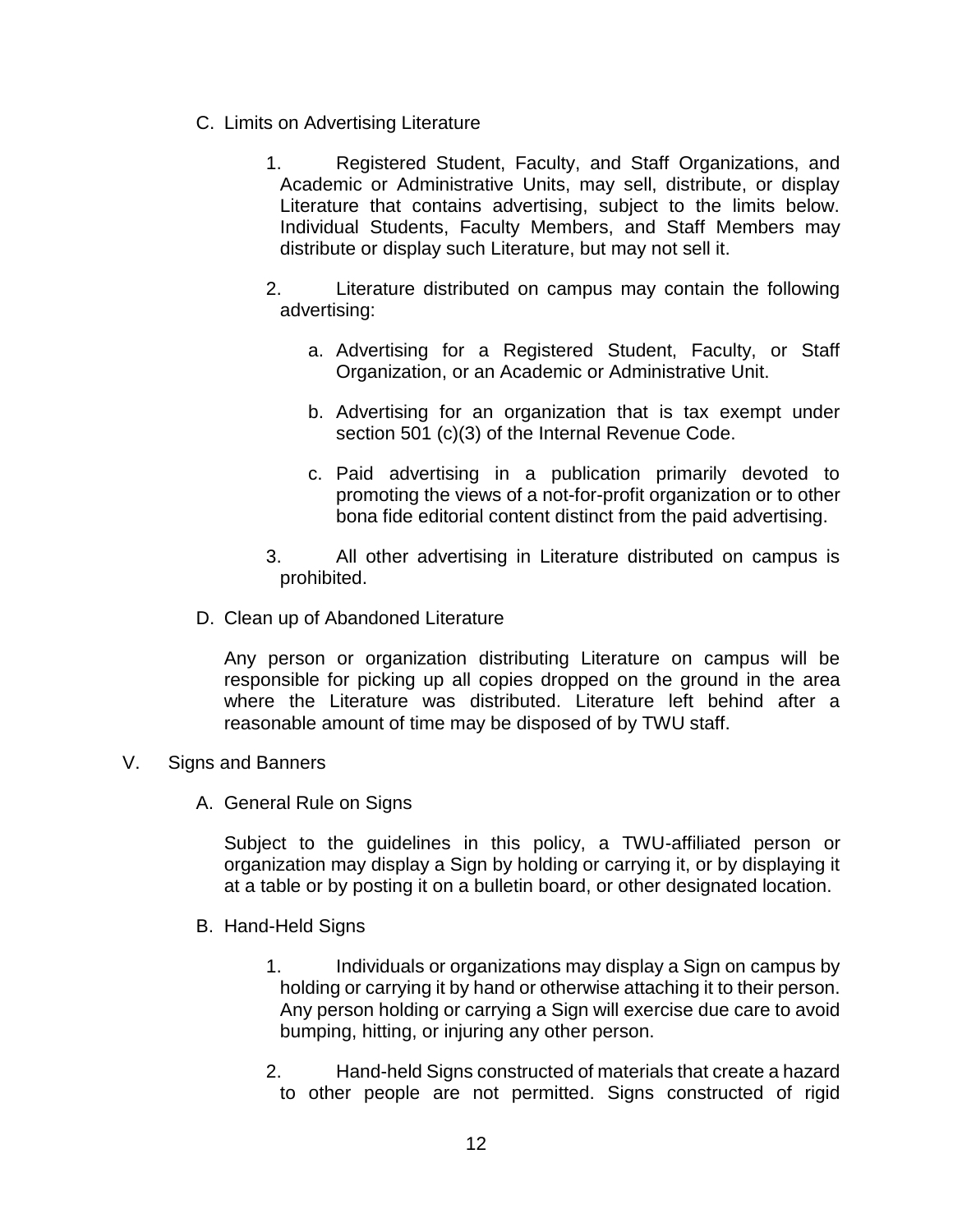materials, including sticks, poles, wood, metal, hard plastic, or other materials that could be construed as a hazard are not permitted.

- 3. Any person holding or carrying a Sign at a speech, performance, or other Event will exercise due care to avoid blocking the view of any other person observing the speech, performance, or Event. Depending on the venue, this may mean that Signs may be displayed only around the perimeter of a room or an audience.
- 4. A law enforcement officer or other authorized TWU employee, may take reasonable steps to ensure compliance with this policy, including warning any person that his or her Sign is being handled in violation of this policy. If the violation persists after a clear warning, the law enforcement officer or other authorized TWU employee may confiscate the Sign. A law enforcement officer may take any action necessary to keep the peace including issuing a criminal trespass warning to the violator.

### C. Banners

1. Hand-Held Banners

Individuals and organizations are permitted to display a handheld Banner carried by two or more individuals without poles in the Outdoor Common Areas. Banners on poles are not permitted.

2. Temporary Banner Space Designations

The Division of Student Life will designate Temporary Banner Spaces where banners may be placed. These spaces will be in outdoor locations not occupied or controlled by any other Academic or Administrative Unit.

3. Space Priority

Academic or Administrative Units and Registered Student, Faculty, or Staff Organizations may hang Banners in locations designated by TWU. Advance permission is required from the Academic or Administrative Unit responsible for the location, and advance reservations are usually required. Academic or Administrative Units advertising official TWU Events or programs may be given priority. In locations administered by Academic or Administrative Units other than the Division of Student Life, organizations affiliated with the Academic or Administrative Unit administering the location may be given priority.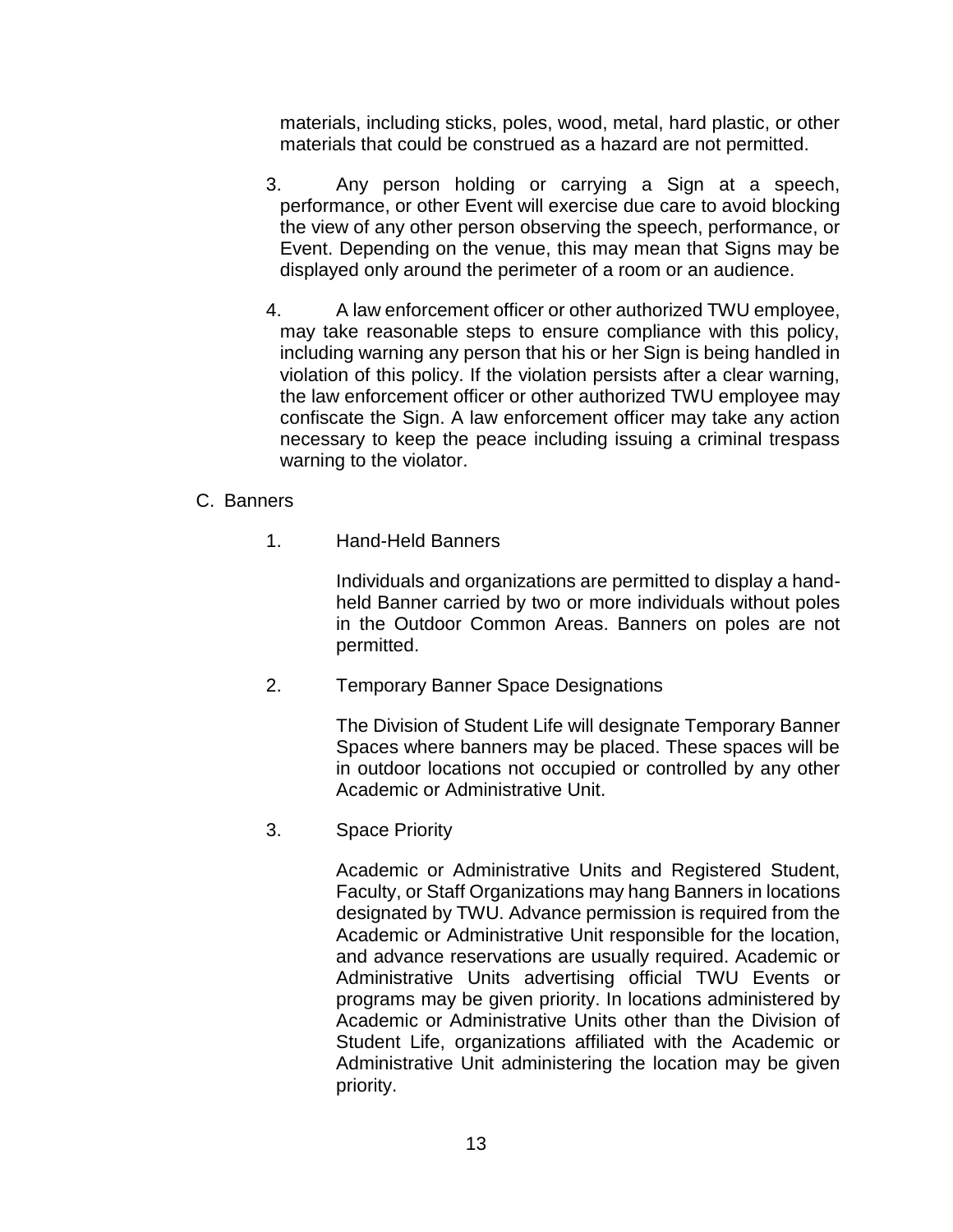4. Time Limits

In locations administered by the Division of Student Life, each Banner may be hung for one week. The Banner may be renewed from week to week if space is available. Other Academic or Administrative Units administering a location for Banners may limit the time each Banner may hang. Any such time limit will be applied without discrimination to all organizations, except that Academic or Administrative Units may be given preference. The Academic or Administrative Unit responsible for a Banner location may require that the physical work of hanging the Banners be performed only by Department of Facilities Services employees or other appropriate TWU personnel.

5. Members of Public Prohibited from Hanging Banners

Temporary Banner Space designations are not open to members of the public.

VI. Signs in Other Designated Locations (Including Departmental Bulletin Boards)

Each Academic or Administrative Unit may establish rules regarding the posting of Signs in spaces that Academic or Administrative Unit occupies and controls, subject to the following requirements:

- A. Signs in spaces occupied by Academic or Administrative Units may be:
	- 1. Confined to bulletin boards or other designated locations
	- 2. Subject to viewpoint-neutral rules designed to facilitate fair and equal opportunities to post Signs, including limitations on the size of Signs, limitations on how long they may be posted, requirements that each Sign show the date it was posted and the name of the person or organization who posted it.
	- 3. Confined to official statements or business of the Academic or Administrative Unit, or to certain subject matters of interest within the Academic or Administrative Unit, or to Signs posted by persons or organizations affiliated with the Academic or Administrative Unit.
- B. Each Academic or Administrative Unit will post on or near each bulletin board or other designated location that it administers:
	- 1. Either the rules applicable to that bulletin board or location, or a particular office or internet website where the rules applicable to that bulletin board or location may be found; and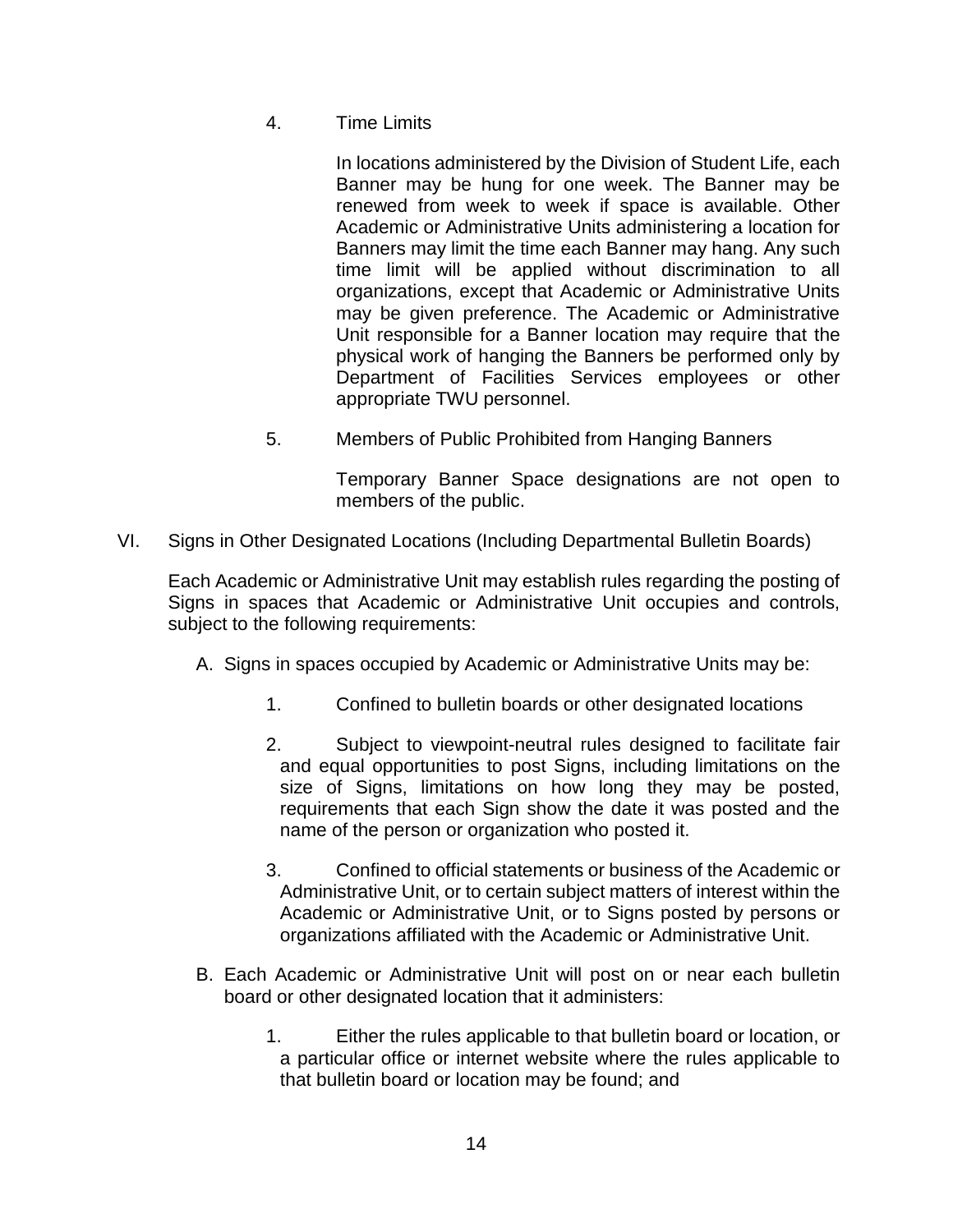- 2. If a stamp or initials are required on Signs before they are posted on that bulletin board or location, the name and office location of the person whose stamp or initials are required.
- C. Within the scope of the subject matters permitted on a particular bulletin board or other designated location, no Academic or Administrative Unit will discriminate on the basis of the political, religious, philosophical, ideological, or academic viewpoint expressed on a Sign.
- D. This Section does not apply to any enclosed bulletin board or display case that is accessible only to authorized personnel for official TWU business.
- VII. Tables
	- A. Subject to the restrictions outlined in this Policy, individuals and organizations may set up tables in the Outdoor Common Areas on the TWU campus.
	- B. TWU-affiliated persons and organizations may reserve tables for use within TWU buildings or other limited forum venues from which to display Literature, disseminate information and opinions, and raise funds, subject to the guidelines in this policy.
	- C. Individuals and entities sponsoring a table will be responsible for removing litter from the area around the table before vacating the space.

### VIII. Exhibits

- A. Academic or Administrative Units, Students, Faculty Members, Staff Members, or Registered Student, Faculty, and Staff Organizations may erect General Exhibits and A-Frame Exhibits, subject to the guidelines in this policy. Advance permission is required from the Division of Student Life, except that an Academic or Administrative Units may authorize indoor exhibits in a space that it occupies and controls. Members of the public may not erect exhibits.
- B. Any Academic or Administrative Unit, Student, Faculty Member, Staff Member, or Registered Student, Faculty, or Staff Organization sponsoring an exhibit will be responsible for removing litter from the area around the exhibit before vacating the space.
- C. Application Process

An Academic or Administrative Unit, Student, Faculty Member, Staff Member, or Registered Student, Faculty, or Staff Organization desiring to display an outdoor General Exhibit or A-Frame Exhibit will apply on a form prescribed by the Student Union and Conference Services Office and will abide by the expectations indicated on the application.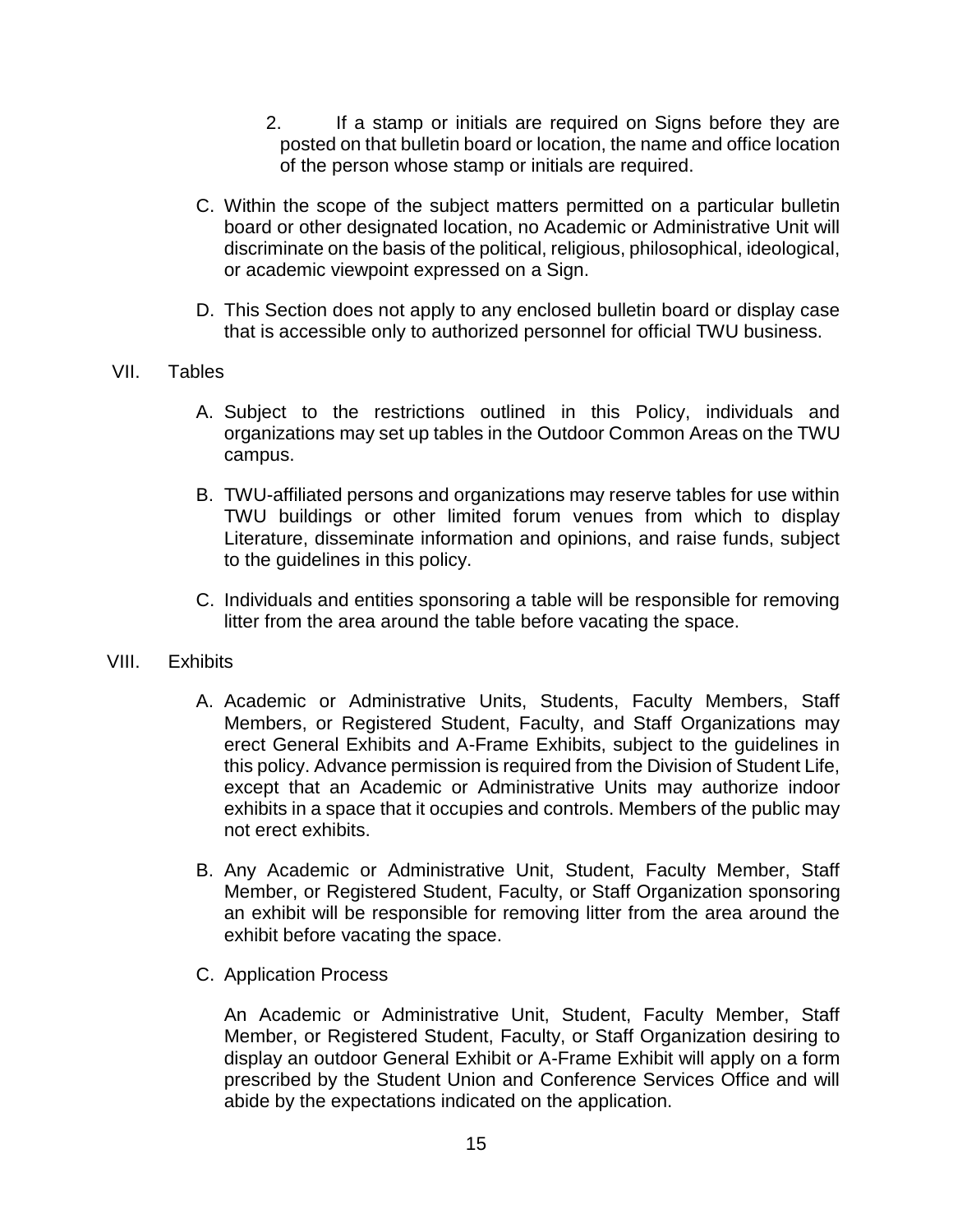D. Liability

Any Student, Faculty Member, Staff Member, or Registered Student, Faculty, or Staff Organization sponsoring an exhibit assumes full responsibility for the exhibit, including all injuries or hazards that may arise from the exhibit. TWU will not be liable for any damage that may occur to the exhibit, and any Registered Student, Faculty, or Staff Organization sponsoring the exhibit will indemnify TWU for any claims arising from the exhibit's presence on campus.

- IX. Amplified Sound
	- A. General Rule on Amplified Sound

Individuals and organizations may use Amplified Sound on campus at designated times and locations, subject to the rules in this policy, with advance permission from TWU. This section creates limited exceptions to the general rule on Disruption.

- B. Regulation and Scheduling of Amplified Sound
	- 1. The Division of Student Life may prescribe rules concerning scheduling, sound levels, the location of speakers and the direction in which they are pointed, and other rules to facilitate the use of weekday Amplified Sound areas, to mediate any conflict with TWU functions and other nearby activities, and to manage environmental impact. All such rules will be reasonable and nondiscriminatory.
		- a. Reservations
			- i. Individuals and organizations wishing to use a weekday Amplified Sound area must reserve the area. Reservations by TWU-affiliated persons and organizations must be made with the Division of Student Life on a form prescribed by the Division of Student Life. The Division of Student Life will approve a properly completed application or email request to reserve an Amplified Sound area, unless the application or request must be disapproved under the criteria listed in this policy. Reservations by members of the public must be submitted to the following email address: [conferenceservices@twu.edu.](mailto:conferenceservices@twu.edu)
			- ii. The Division of Student Life may limit the number, frequency, or duration of reservations for each applicant to ensure reasonable access for all persons and organizations desiring to use Amplified Sound on weekdays.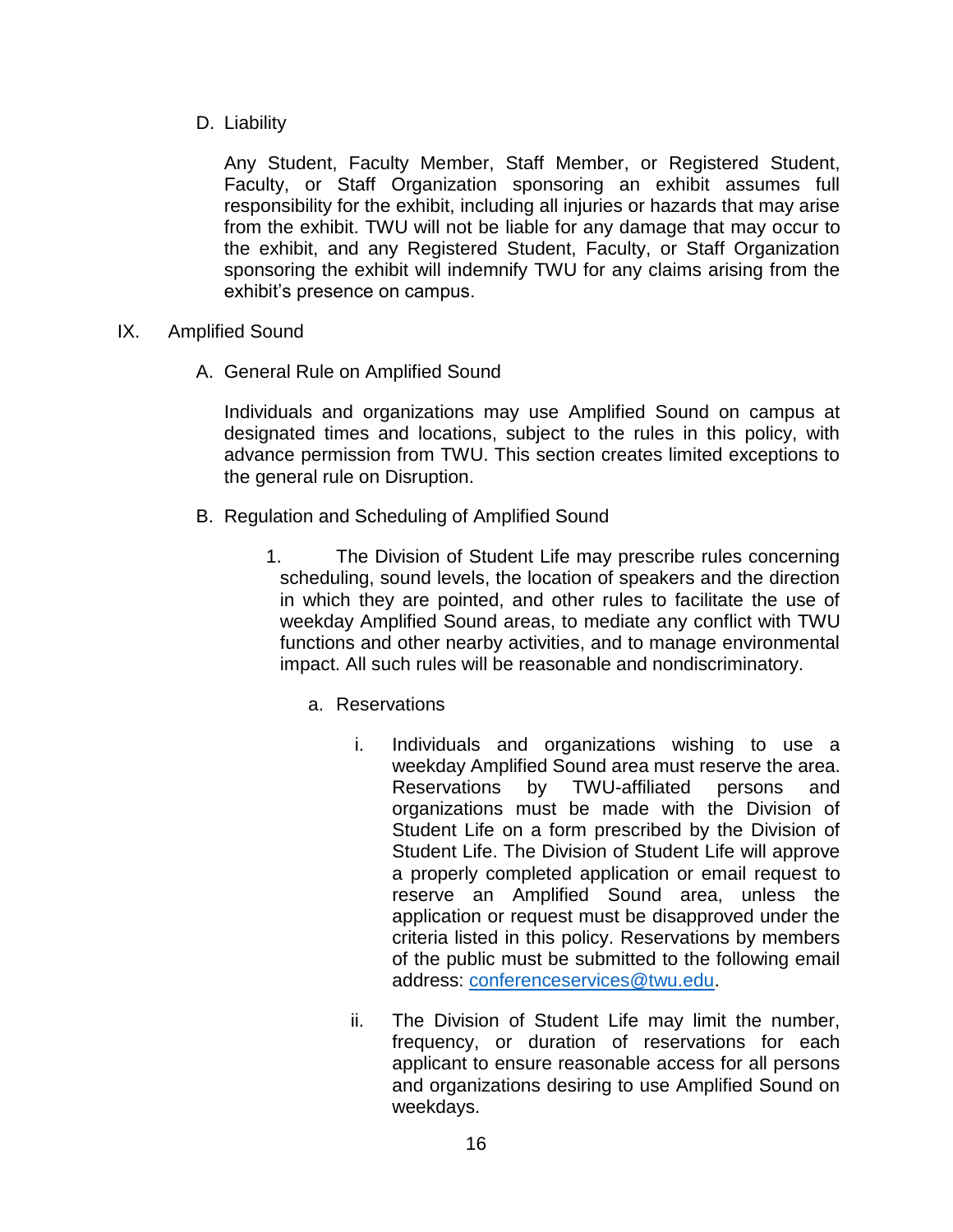- b. When Amplified Sound areas are not reserved for use for an assembly including Amplified Sound, they are available for use, for permitted Expressive Activity, without reservation as part of the Outdoor Common Areas. Any person or organization using or occupying the space without a reservation must yield control of the space in time to permit any user with a reservation to begin using the space promptly at the beginning of its reserved time.
- c. Individuals and organizations using Amplified Sound are responsible for maintaining a passageway for pedestrians that is adequate to the volume of pedestrian traffic passing through the area. Should the size of the assembly exceed the maximum number of participants that is safe for a given location, participants will be directed by campus authorities to relocate to a space that is better suited to the size of the assembly.
- C. Amplified Sound Indoors

Students, Faculty Members, Staff Members, or Registered Student, Faculty, and Staff Organizations may use Amplified Sound indoors. Amplified Sound sufficient to be heard throughout the room may be used in any room in any building, but the Vice President for Student Life or designee may limit or prohibit sound that would be disruptive outside the room. Reservations may be required.

- X. Public Assemblies
	- A. General Rules on Public Assemblies

Individuals and organizations may Publicly Assemble on campus in any place where, at the time of the assembly, the persons assembling are permitted to be. This right to assemble is subject to the rules in this policy and to the rules on use of TWU property. No advance permission is required in the Outdoor Common Areas.

- B. Reservations of Space
	- 1. Outdoor Common Areas reservations:
		- a. Individuals and organizations may reserve a space to assemble in the Outdoor Common Areas, as defined by this policy.
		- b. Reservations by Students, Faculty Members, Staff Members, or Registered Student, Faculty, and Staff Organizations must be made with the Division of Student Life on a form prescribed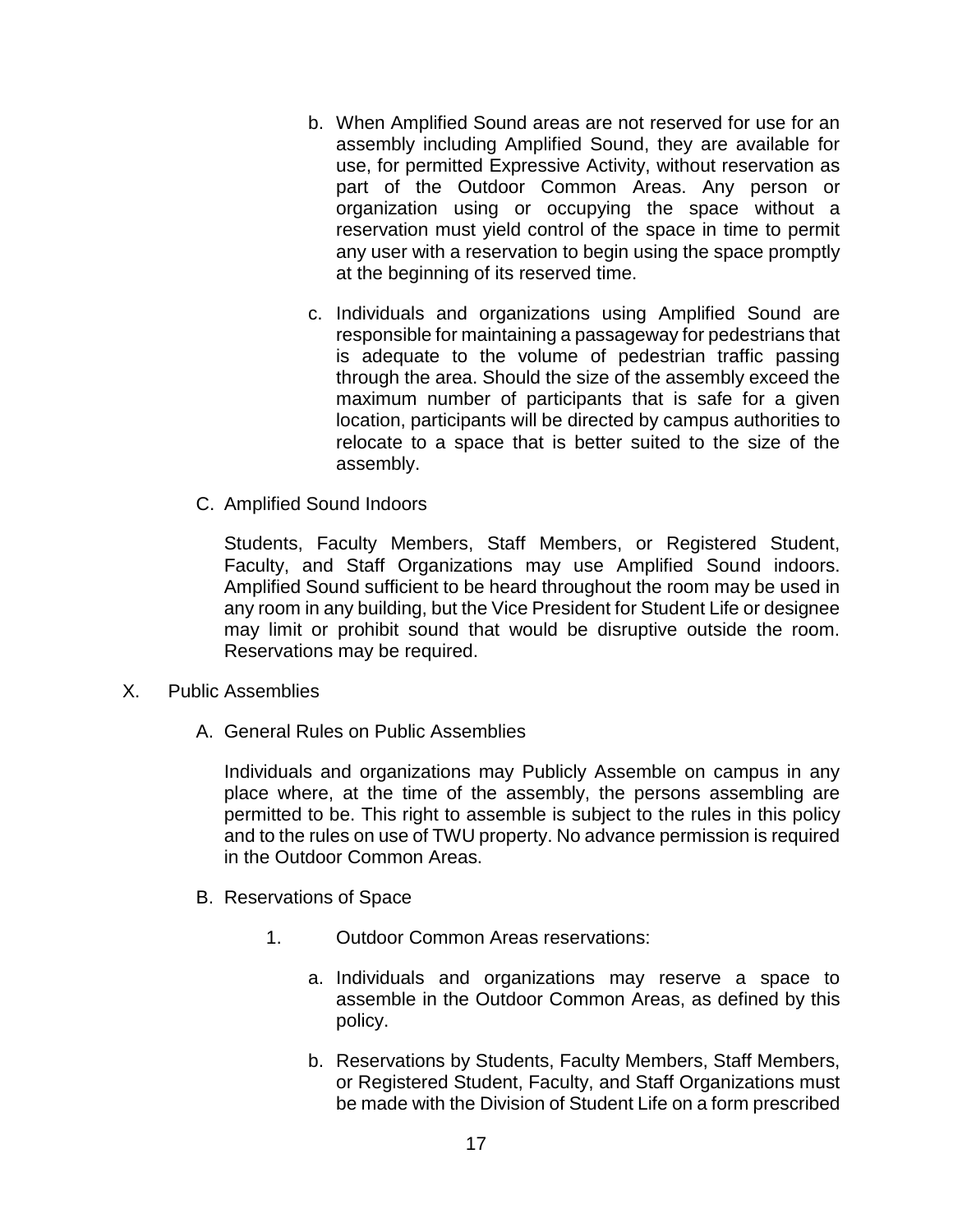by the Division of Student Life. Members of the public may reserve space by making a request to [conferenceservices@twu.edu.](mailto:conferenceservices@twu.edu)

- c. Requests for a reservation for such assemblies will be approved in accordance with this policy.
- d. If the expected attendance at an assembly is twenty-five or more people, advance notice of no less than two weeks is recommended to ensure the requested space may be reserved. Persons and organizations are encouraged to seek a reservation of a space that is suited to their assembly's anticipated size.
- 2. Limited Public Forum Areas Reservations:
	- a. Registered Student, Faculty, or Staff Organizations and Academic or Administrative Units may reserve a space to assemble in the Limited Public Forum areas, as defined by this policy.
	- b. The Division of Student Life will receive applications for reservations of a space within the Limited Public Forum areas. Applications for a reservation for such assemblies will be processed under the provisions of this policy.
	- c. If the expected attendance at an Event with a Guest Speaker is twenty-five or more people, advance notice of no less than two weeks is required.
- 3. Any person or organization with a reservation has the right to the reserved Room or Space for the time covered by the reservation. Any person or organization using or occupying the Room or Space without a reservation must yield control of the Room or Space in time to permit any user with a reservation to begin using the Room or Space promptly at the beginning of its reserved time.
- 4. Should the size of any assembly exceed the maximum number of participants that is safe for a given location, including a reserved space, assembly participants will be directed by campus authorities to relocate to a space that is better suited to the size of the assembly to the extent relocation is practicable.
- 5. While reservations are not always required, they are strongly encouraged. Without a reservation, a person or organization may find the facility locked or the space in use by another person or organization.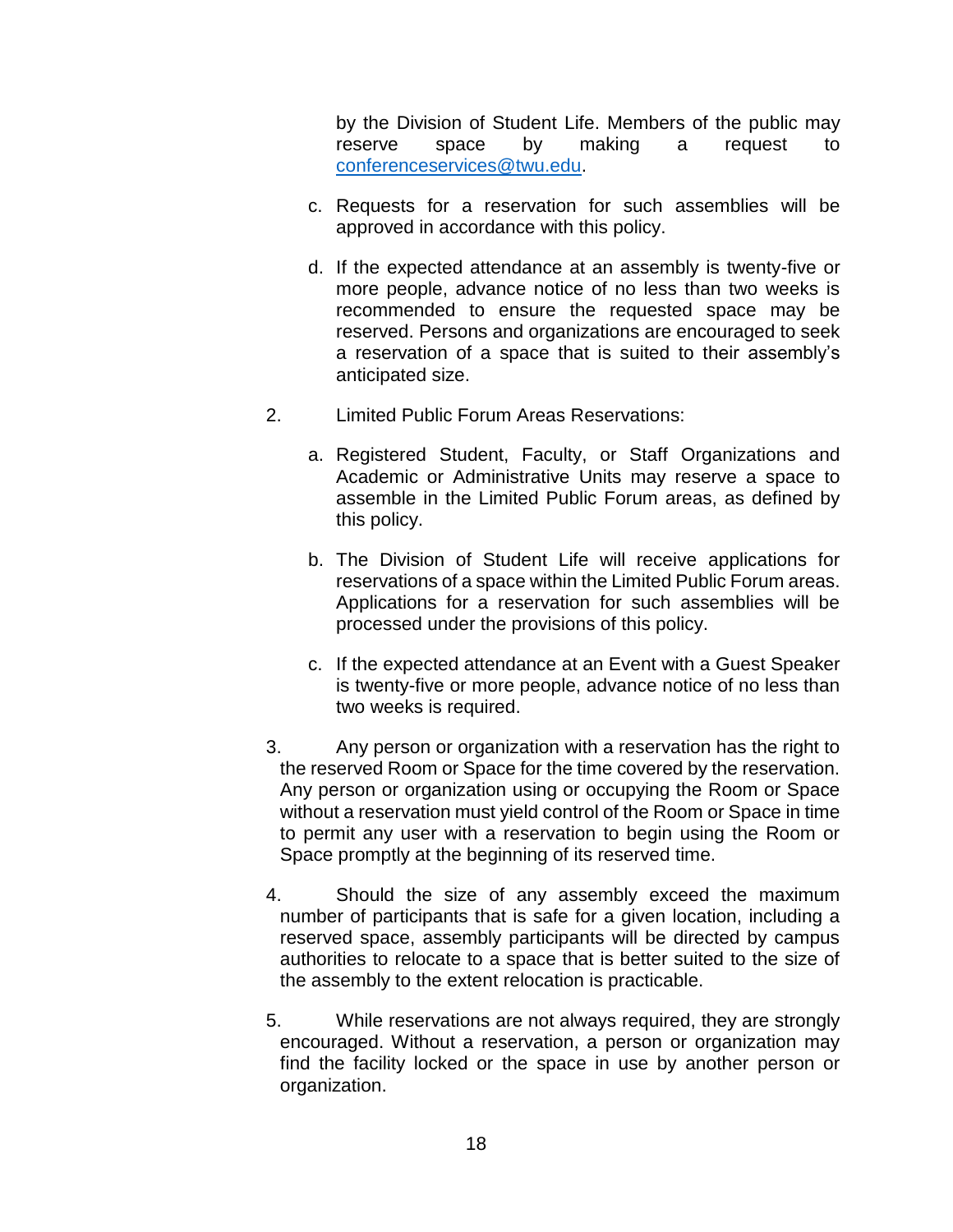- C. Notices and Consultation
	- 1. Persons or organizations may Publicly Assemble on TWU campus in any place where, at the time of the assembly, the persons assembling are permitted to be.
	- 2. Persons or organizations that are planning a Public Assembly in an Outdoor Common Area with or without a Guest Speaker and expected attendance of more than twenty-five participants, including potential counter-demonstrators, are encouraged to provide advance notice of no less than two weeks to the Division of Student Life to help TWU improve the safety and success of the Expressive Activity. Members of the public may provide this notice by emailing [specialeventscommittee@twu.edu.](mailto:specialeventscommittee@twu.edu)
		- a. If there is uncertainty about applicable TWU rules, the appropriateness of the planned location, or possible conflict with other Events, persons and organizations are encouraged to consult the Division of Student Life.
		- b. Should the size of the assembly exceed the maximum number of participants that is safe for a given location, participants will be directed by campus authorities to relocate to a space that is better suited to the size of the assembly, or the assembly may be rescheduled for another time and location.
	- 3. TWU persons or organizations planning an Event in the Limited Public Forum areas with or without a Guest Speaker and an expected attendance of more than twenty-five participants, are required to provide advanced notice of no less than two weeks to the Division of Student Life to help TWU improve the safety and success of the Expressive Activity. Notice will be provided on a form prescribed by the Division of Student Life. If there is uncertainty about applicable TWU rules, the appropriateness of the planned location, or possible conflict with other Events, persons and organizations are encouraged to consult the Division of Student Life. Should the size of the assembly exceed the maximum number of participants that is safe for a given location, participants will be directed by campus authorities to relocate to a space that is better suited to the size of the assembly, or the assembly may be rescheduled for another time and location.
	- 4. The notice and consultation requirements of this section do not apply to assemblies planned by Academic or Administrative Units.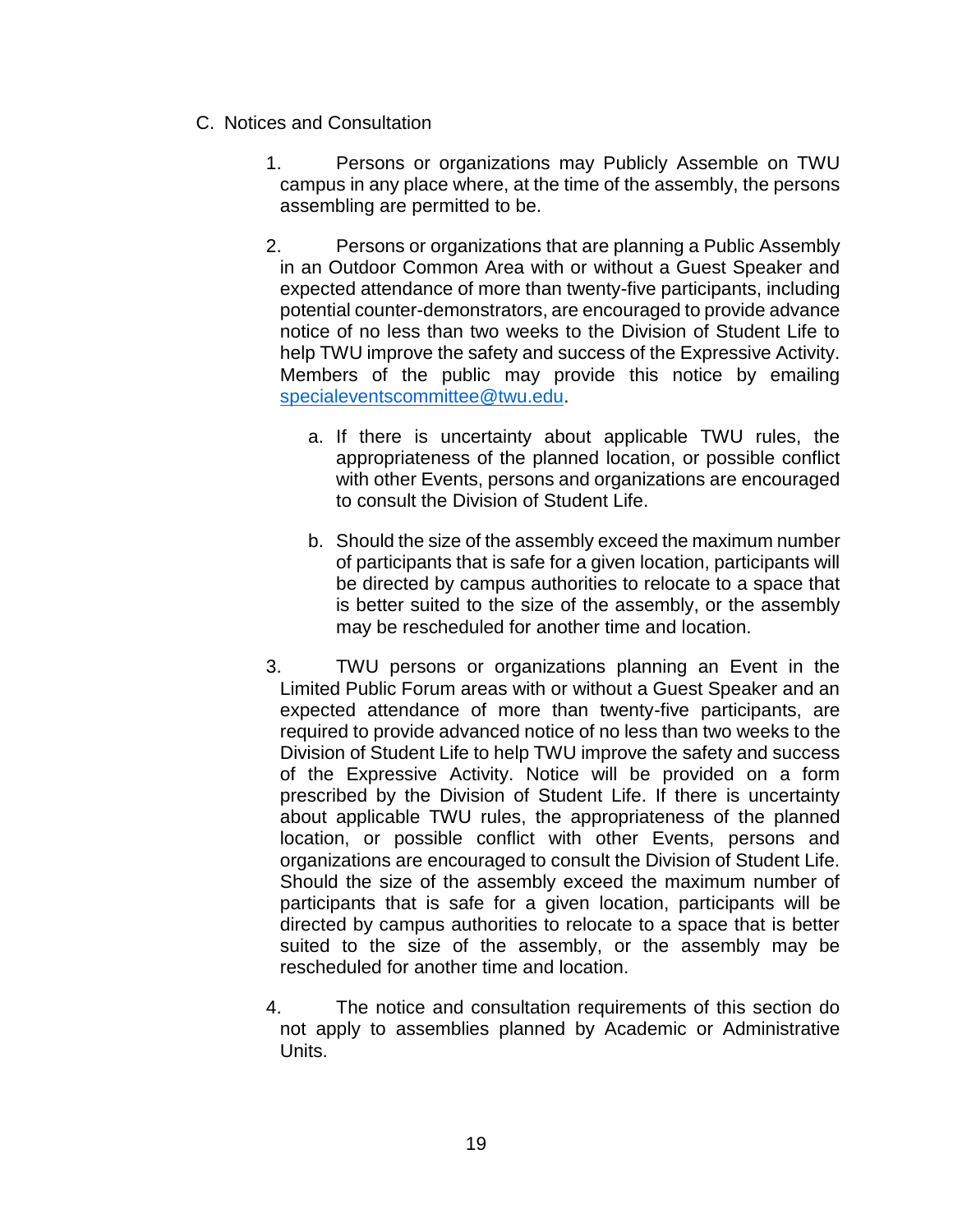- 5. The notice and consultation requirements of this section applicable to TWU Students, faculty, staff and organizations may be waived by the Vice President of Student Life or his or her designee.
- 6. Registered Student, Faculty, and Staff Organizations are afforded privileges not available to individual faculty, staff, and Students. Individuals may not reserve indoor space on campus.

#### XI. Guest Speakers

- A. Location and Form of Presentation
	- 1. Subject to the rules in this policy, individuals and organizations may present Guest Speakers in areas of the TWU campus in accordance with the procedures in this section. No reservation or prior approval is necessary in traditional public forums; but notice and reservations are encouraged for assemblies of twenty-five or more people.
	- 2. Registered Student, Faculty, and Staff Organizations and Academic or Administrative Units may present Guest Speakers in the Limited Public Forums of the TWU campus. A Guest Speaker may present a speech or performance, or lead a discussion of specified duration, at a time announced in advance, in a fixed indoor location approved by the Division of Student Life.
	- 3. Individuals may not present a Guest Speaker in TWU buildings or TWU facilities.
	- 4. When reviewing a request to reserve space to present a Guest Speaker in a traditional public forum or to present a Guest Speaker in a Limited Public Forum, TWU will not consider any anticipated controversy related to the Event in determining fees to be charged. TWU will consider content-neutral and viewpoint-neutral criteria when reviewing Guest Speakers, including the following:
		- a. Proposed venue and the size of the audience;
		- b. Anticipated needs for security;
		- c. Any other necessary accommodations TWU deems necessary for the Guest Speaker; and
		- d. Relevant history of compliance or noncompliance with TWU policies by the Guest Speaker or the requestor.
- B. Application for TWU Building or Facility Space for Presentation of guest **Speakers**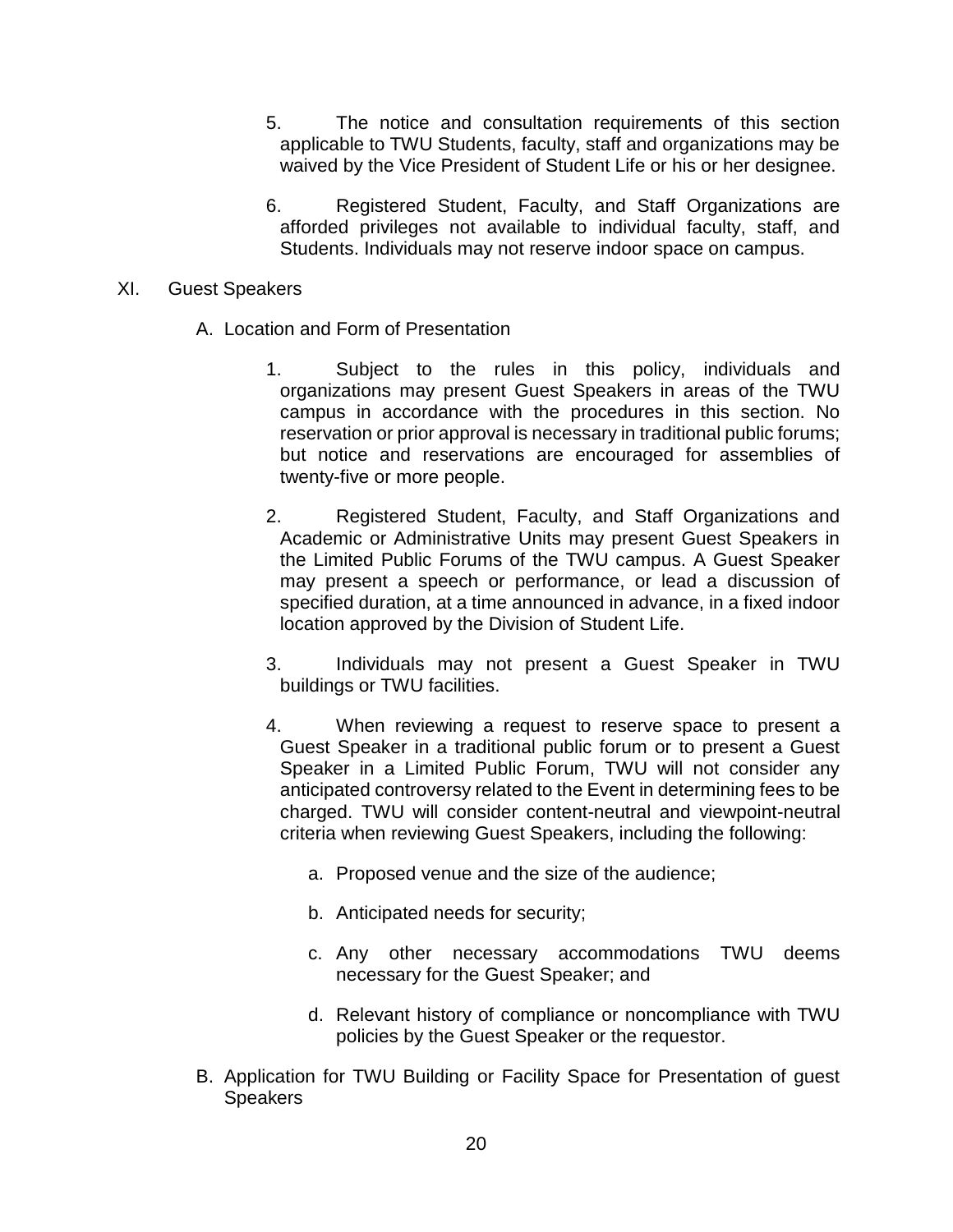In accordance with this policy, all Registered Student, Faculty, and Staff Organizations that wish to present a Guest Speaker in a TWU building or facility space will apply through a prescribed process, at least two weeks before the scheduled Event or any planned advertising for the Event, whichever is earlier:

- 1. A Registered Student Organization that wishes to present a Guest Speaker will apply to the Division of Student Life at least two weeks before the scheduled Event or any planned advertising for the Event, whichever is earlier. The application will be combined with an application to reserve the use of a TWU Room or Space for the Event. The Vice President of Student Life or designee will approve an application properly made unless it must be disapproved under the criteria in this policy.
- 2. A Registered Faculty Organization that wishes to present a Guest Speaker will apply to the Office of the Executive Vice President for Academic Affairs and Provost and at least two weeks before the scheduled Event or any planned advertising for the Event, whichever is earlier. The application will be combined with an application to reserve the use of a TWU Room or Space for the Event. The provost will approve an application properly made in consultation with the Vice President of Student Life unless it must be disapproved under the criteria in this policy.
- 3. A Registered Staff Organization that wishes to present a Guest Speaker will apply to the TWU Chief Financial Officer at least two weeks before the scheduled Event or any planned advertising for the Event, whichever is earlier. The application will be combined with an application to reserve the use of a TWU Room or Space for the Event. The Chief Financial Officer will approve an application properly made in consultation with the Vice President of Student Life or designee unless it must be disapproved under the criteria in this policy.
- C. Obligations of Presenting Organization

Registered Student, Faculty, and Staff Organizations that present a Guest Speaker in a TWU building or facility must make clear that:

- 1. The organization, and not TWU, invited the Guest Speaker; and
- 2. The views expressed by the Guest Speaker are his or her own and do not necessarily represent the views of TWU.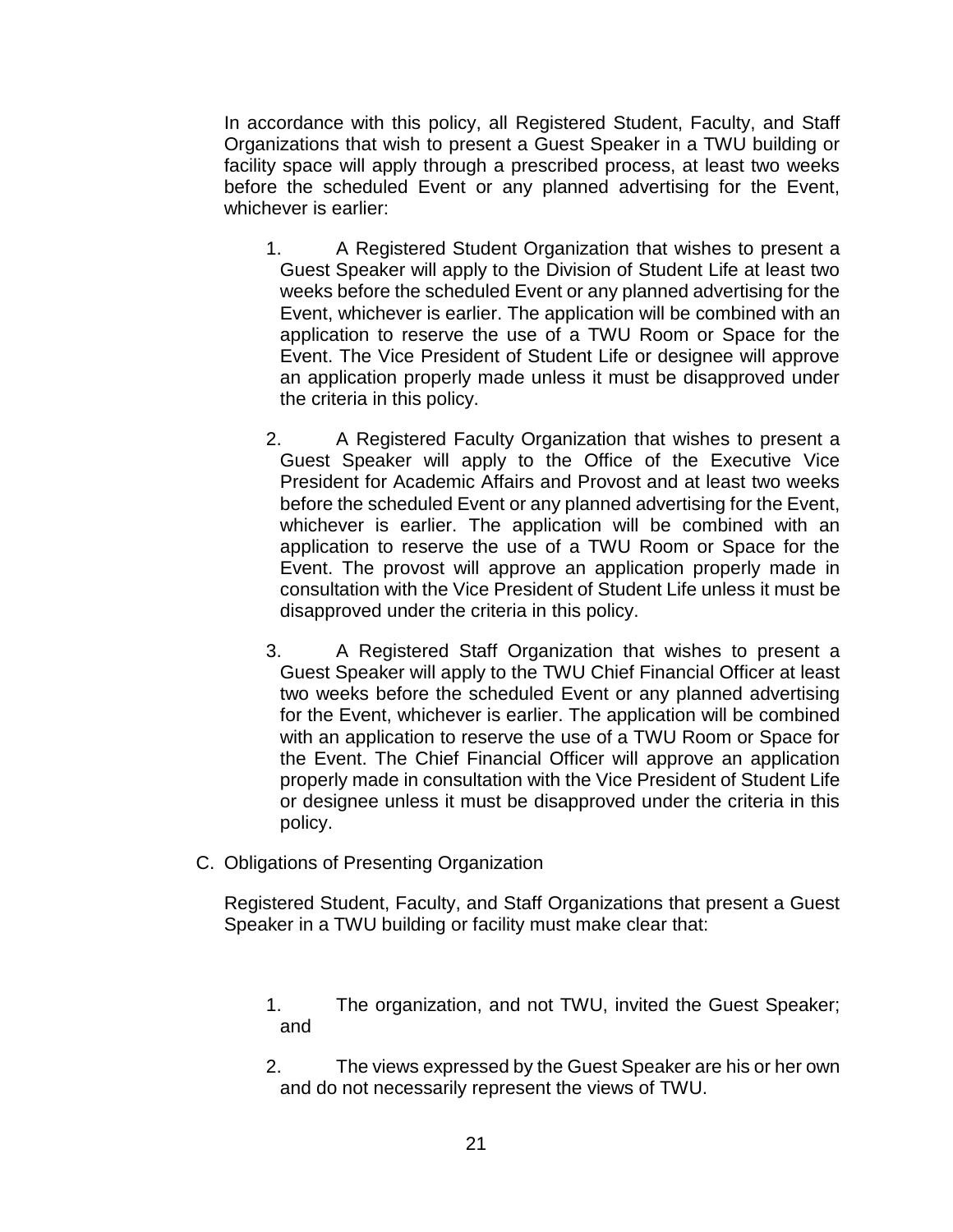- D. Prohibition on Guest Speakers
	- 1. A Guest Speaker may not:
		- a. Accost potential listeners who have not chosen to attend the speech, performance, or discussion; or
		- b. Help staff a table or exhibit set up outside the common outdoor areas or in TWU building or facilities.
	- 2. No Registered Student, Faculty, or Staff Organization may present a Guest Speaker in violation of the prohibitions against Commercial Speech.
- XII. Responding to Speech, Expression, and Assembly
	- A. General Rule on Responding
		- 1. Individuals and organizations may respond to the speech, expression, or assembly of others, subject to all the rules in this section.
		- 2. Responders may not damage or deface Signs or exhibits, disrupt Public Assemblies, block the view of participants, or prevent speakers from being heard.
		- 3. Means of response that are permitted in many locations and without advance permission or reservation, such as Signs, distribution of Literature, and Public Assembly without Amplified Sound, may be used immediately and in any location authorized in this section.
		- 4. Means of response that require advance permission or reservation, such as Temporary Banners, A-Frame Exhibits, General Exhibits, and Amplified Sound, may be used as soon as the needed permission or reservation may be arranged. Temporary Banner Space, Temporary Outdoor Exhibit space, and some Amplified Sound areas may be unavailable on short notice because of earlier reservations, but the Vice President of Student Life or designee will expedite approval of available Temporary Banner Spaces, available Temporary Outdoor Exhibit spaces, and Amplified Sound areas where necessary to permit appropriate response to other speech, assembly, or expression.
		- 5. Means of response that are confined to authorized locations, such as Banners, Exhibits, and Amplified Sound, may be used only in those locations. It is not possible to respond to Amplified Sound with Amplified Sound in the same location; similarly, if an Exhibit or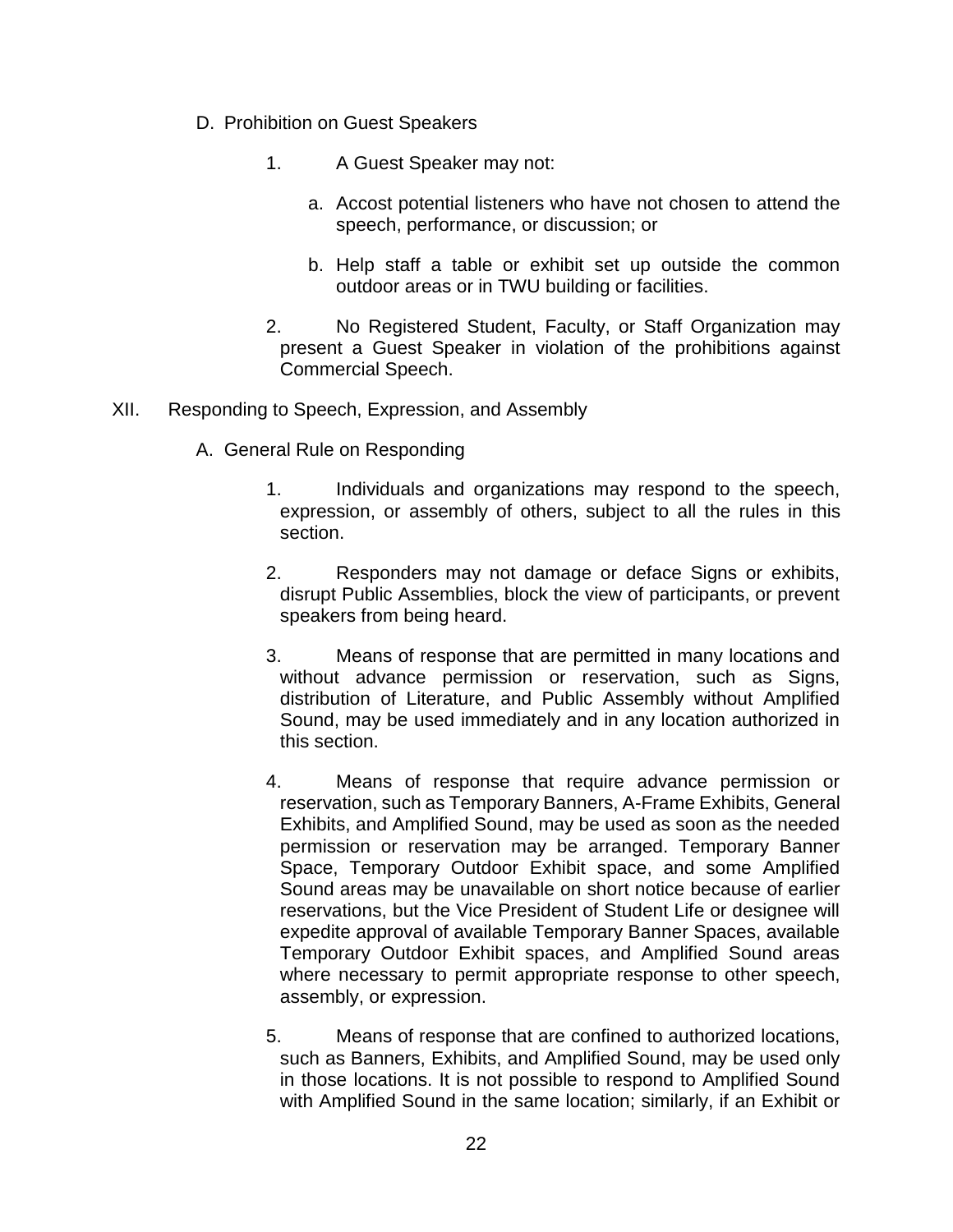Public Assembly is in a location where Amplified Sound is not permitted, it is not possible to respond with Amplified Sound in that location. In either case, it is possible to respond with Amplified Sound in another location and to use Signs or distribution of Literature to advertise the response at the other location.

- B. Police Protection
	- 1. It is the responsibility of TWU to protect the safety of all persons on campus and to provide police protection for speakers, Public Assemblies, persons staffing or viewing exhibits, and other Events. The normal patrolling of officers during regular duty areas in the area of such Events will be at the cost of TWU. When the magnitude, timing, or nature of an Event in a TWU building, TWU facility, or other areas of TWU's Limited Public Forum requires overtime hours from police officers (including contract hours for officers hired from other departments or private security agencies), TWU will charge the cost of overtime or contract officers to the person or organization sponsoring the Event or exhibit that requires overtime police protection. The purpose is to charge for police overtime where reasonably possible, but not to charge for police overtime made necessary by the content of speech at the Event or by the controversy associated with any Event.
		- a. TWU persons or organizations planning such Events should budget for the cost of police protection. A reasonable and nondiscriminatory fee for overtime police work will be charged to the Registered Student, Faculty, or Staff Organization for Events in a TWU building, TWU facility, or other area of TWU's Limited Public Forum that require overtime police protection; and
		- b. Charge a price for admission; or
		- c. Have a paid speaker, band, or other Off-Campus Person or Organization for services at the Event.
	- 2. TWU will have the sole power to decide, after reasonable consultation with the person or organization planning the Event, whether and to what extent overtime police protection is required. No fee will be charged for officers assigned because of political, religious, philosophical, ideological, or academic controversy anticipated or actually experienced at the Event. All fees will be based on the number of officers required for an uncontroversial Event of the same size and kind, in the same place and at the same time of day, handling the same amount of cash.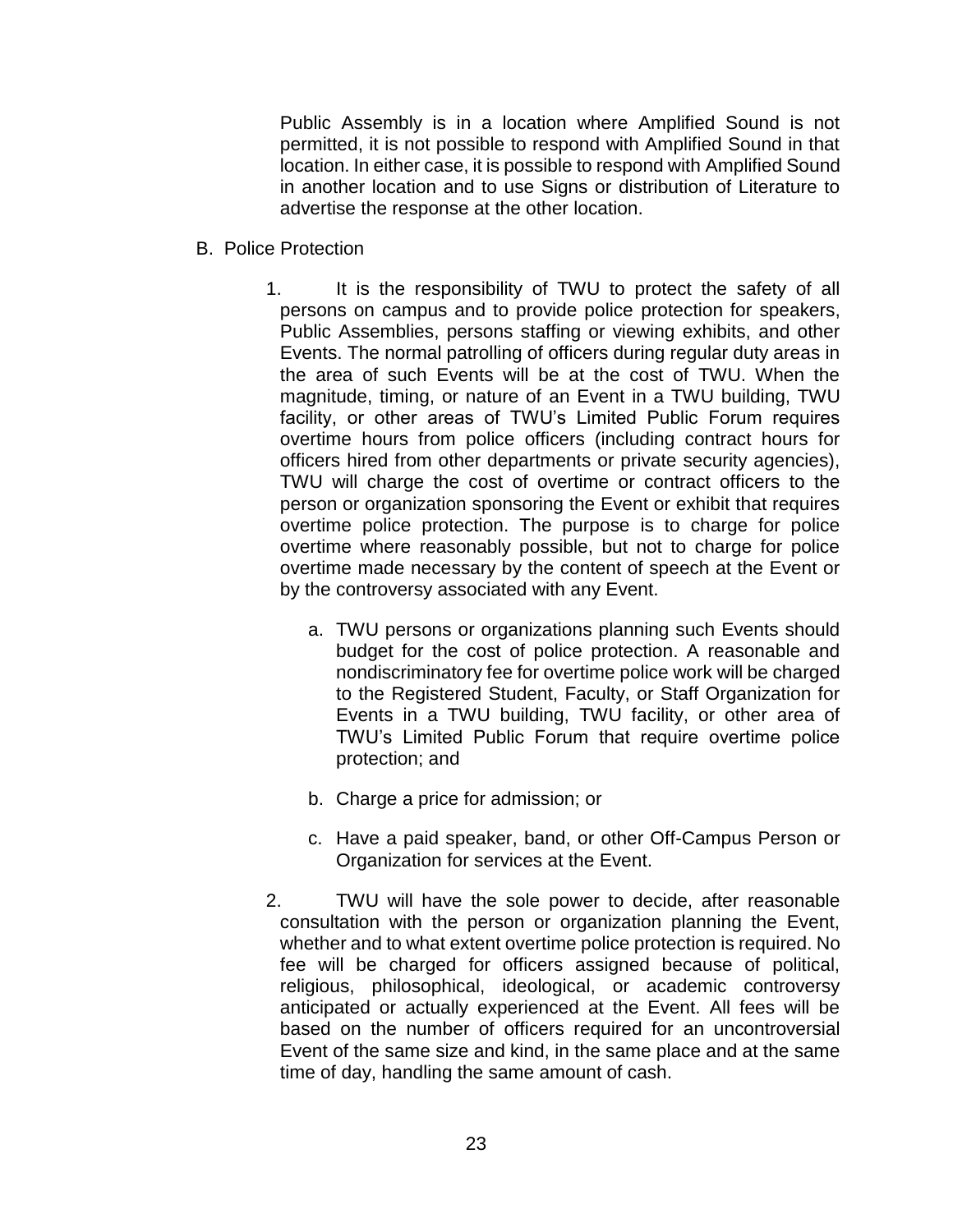3. Nothing in this Section applies to any interdepartmental charge or transfer among units or accounts funded by TWU.

- C. Enforcement
	- 1. Section 51.9315 of the Texas Education Code ("Section 51.9315") prohibits Students, Registered Student Organizations, and Faculty from unduly interfering with the Expressive Activities of others on campus.
	- 2. Students wishing to make a grievance regarding a violation of Section 51.9315 may report it via TWU's Ethics & Compliance [Hotline.](https://twu.edu/hotline/about-the-hotline/)
	- 3. A Student who violates a prohibition in this policy may be disciplined under the procedures in the URP 06.200: Student Code of Conduct. A Registered Student Organization that violates a prohibition in this policy may also be disciplined under the procedures in the Student Code of Conduct.
	- 4. A Faculty Member who violates a prohibition in this policy may be disciplined under applicable procedures provided by other rules, including URP 02.330: Faculty Responsibilities, Standards of Conduct, and Disciplinary Processes. If no such procedures exist, violations by Faculty Members will be referred to the Office of the Executive Vice President for Academic Affairs and Provost.
	- 5. A Staff Member who violates a prohibition in this policy may be disciplined under applicable procedures provided by other rules, including URP 05.600: Staff Standards of Conduct and Disciplinary Process. If no such procedures exist, violations by Staff Members will be referred to the Office of Human Resources.
	- 6. Authorized TWU employees may prevent imminently threatened violations, or end ongoing violations, of a prohibition of this policy, by explanation and persuasion, by reasonable physical intervention, by arrest of violators, or by any other lawful measures. Alternatively, or additionally, they may initiate disciplinary proceedings. Discretion regarding the means and necessity of enforcement will be vested in the chief of police, or in TWU employees designated by the Chancellor and President, as appropriate, but such discretion will be exercised without regard to the viewpoint of any speaker.
	- 7. TWU Students, Faculty Members, Staff Members, and Registered Student, Faculty, and Staff Organizations on the TWU campus will comply with instructions from TWU administrators and law enforcement officials at the scene. A TWU-affiliated person or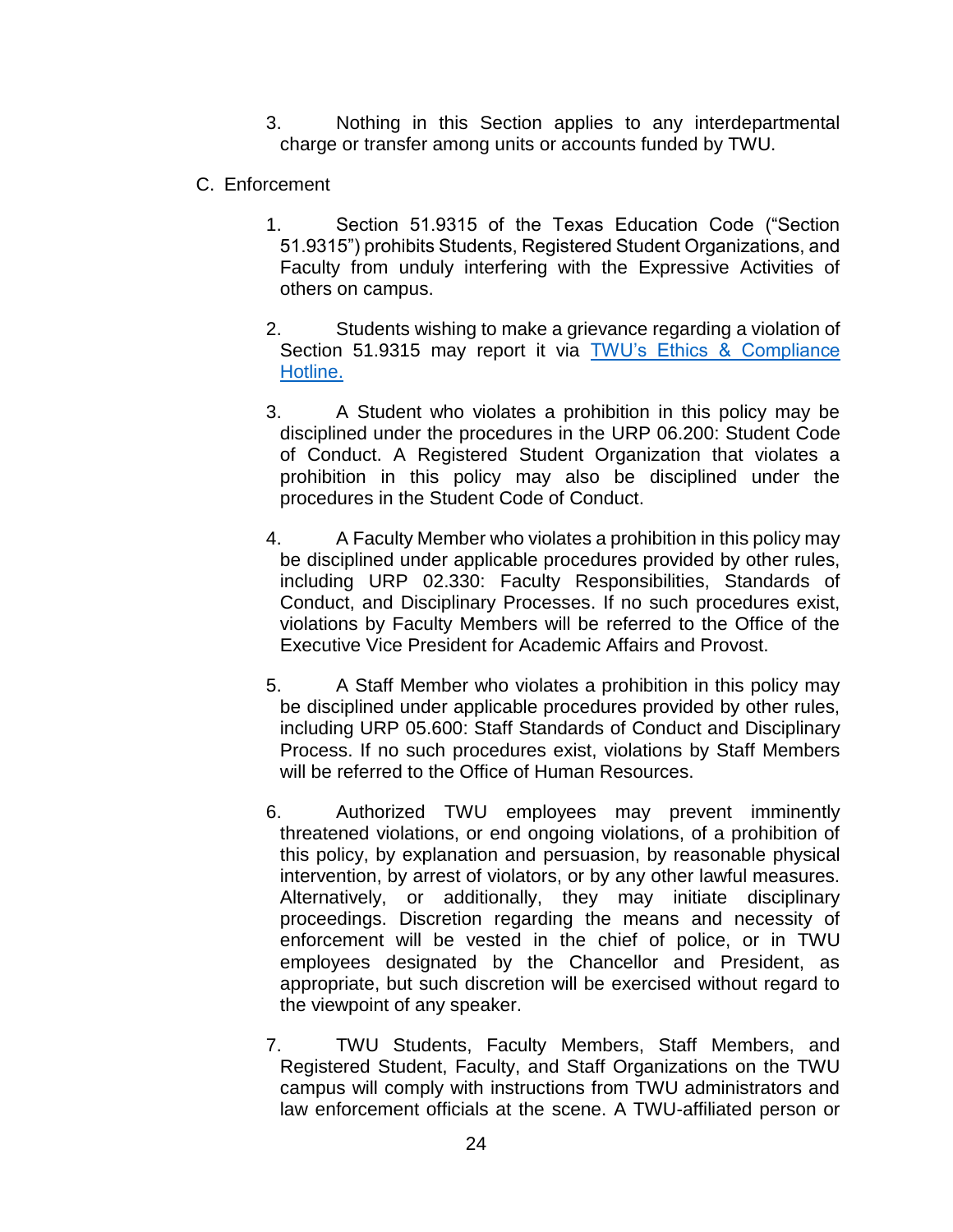organization that complies with instructions limiting speech, expression, or assembly may test the propriety of that order in an appeal.

- 8. Members of the public or organizations not affiliated with TWU that are on the TWU campus and violate a prohibition in this policy may be subject to criminal trespass charges, arrest, or other lawful measures.
- D. Appeals
	- 1. A TWU-affiliated person or organization that is denied permission for an activity requiring advance permission under this policy may appeal the denial of permission under the policies identified below.
	- 2. A TWU-affiliated person or organization that complies with an on-the-scene order limiting speech, expression, or assembly may, on or before the fifth business day after complying with the order, file an appeal to determine the propriety of the order limiting the speech, expression, or assembly. The question on appeal will be whether, under the circumstances as they reasonably appeared at the time of the order, the appellant's speech, expression, or assembly should have been permitted to continue. Such an appeal may be useful to clarify the meaning of a rule, or to resolve a factual dispute that may recur if the appellant desires to resume the speech, expression, or assembly that was limited by the order.
	- 3. An appeal authorized by this policy will be filed and heard under the procedures and in the manner set forth in either the URP 06.200: Student Code of Conduct, URP 05.600: Staff Standards of Conduct and Disciplinary Process, and URP 02.330: Faculty Responsibilities, Standards of Conduct, and Disciplinary Processes, whichever applies to the appellant.

### XIII. Retaliation

- A. Retaliation against a person who reports a potential violation under this policy, assists someone with a report of a violation, or participates in any manner in an investigation or in the resolution of a complaint made under this policy is strictly prohibited and will not be tolerated. Retaliation includes threats, intimidation, reprisals, and/or adverse actions related to an individual's employment or education.
- B. TWU will take appropriate steps to assure a person who in good faith reports, complains about, or participates in an investigation under this policy will not be subjected to retaliation. Individuals who believe they are